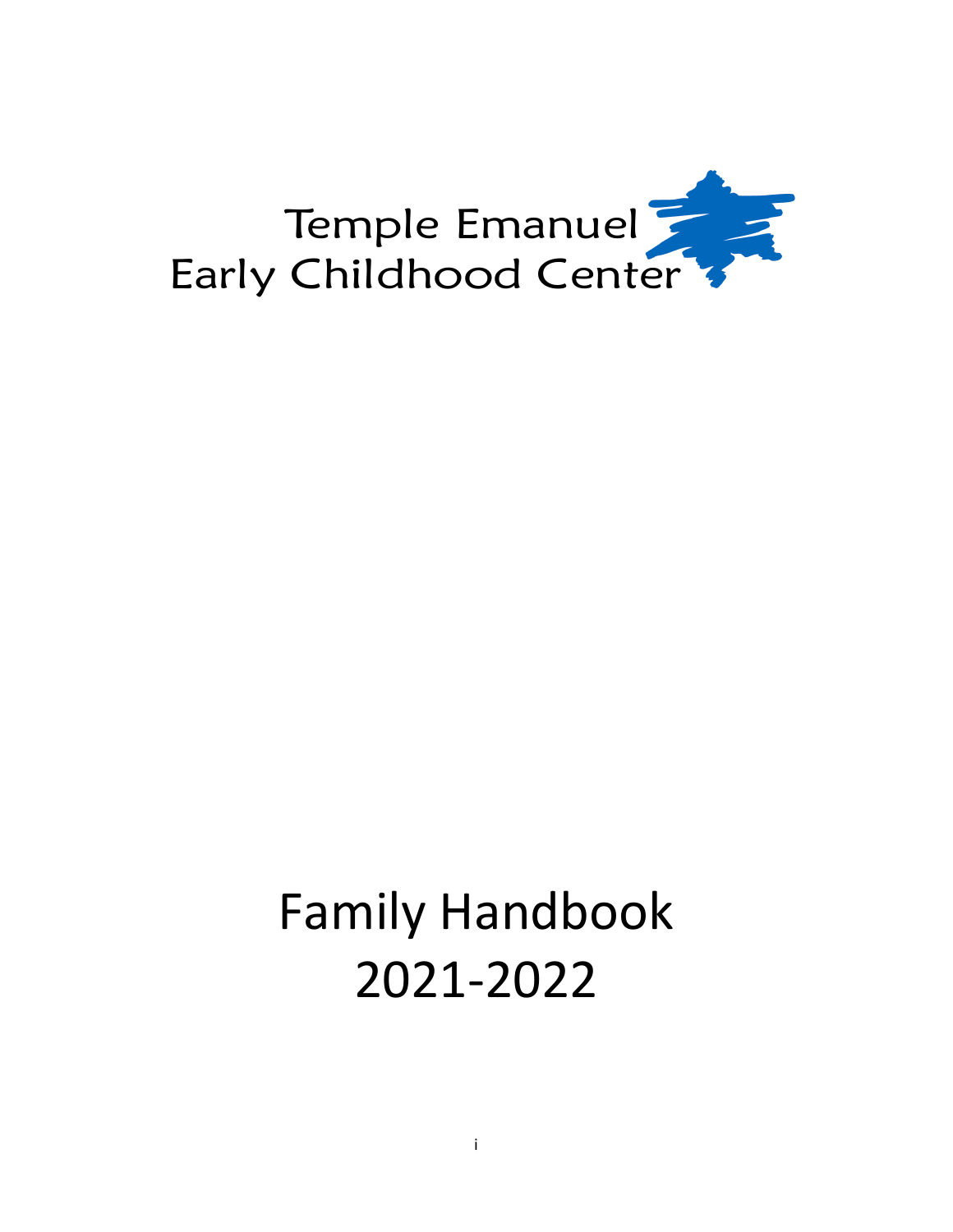#### Dear TEECC Community,

To our returning families, thank you for your commitment to our community and early childhood program through incredibly challenging circumstances last year – we are healthy, strong, and flourishing because of you. To our new families, our community welcomes you with joyful anticipation of developing meaningful relationships with your children and you.

We are very proud that our identity as a Reggio-Inspired program has remained steadfast despite the variations in our daily practices due to COVID-19. Our educators are committed to fostering a love of exploration and inquisitiveness in our own unique way. We are a community of learners, and we thrive and grow under shared experiences. We focus on the importance of seeing ourselves within the other and encourage one another to take risks, question, hypothesize and challenge the expected. We view children as competent, capable citizens, full of rights instead of needs. Our unexpected journey through the pandemic emphasizes to us that no matter what, childhood is a wonderous and joyful time during which children develop and grow stronger when in relationship with others. Our "others" are our peers, educators, clergy, families, classroom and outdoor environments and a multitude of materials and symbolic "languages" through which we express ourselves. As an integral part of the larger Reform Jewish Temple Emanuel community, we are committed to social action, we have a deep respect for the diversity of our community and a fervent appreciation of the natural environment. Our cognitive and emotional experiences are touched by kindness, care, collaboration, and inclusion. The many diverse and unique pieces of us are our collective identity and together we are stronger.

The 2021-2022 school year begins during the month of Elul, the Hebrew month preceding the High Holy Days. In the season of Elul, Jewish people assess their actions and behaviors during the past year and hope for blessings in the coming year. Professionally we have taken this time of reflection to review our experiences as we endeavored to reopen and rebuild our program. We have implemented some revisions and revitalizations, hoping for the blessing of "normalcy": Sandra Amorim will enliven the Atelier in her new role as Atelierista; we will launch a new mode of communication by using the Remini App in place of Slack, Shutterfly and Wordpress; our classroom cohorts will be invigorated by podding by age-groups; we will return to our pre-pandemic hours of operation (7:30am to 6pm); the ECC Board will partner with the Temple's Religious School Board to develop in-person family events and communitybuilding activities; and parents and guardians will be able to come indoors for drop-off and pick-up. We are very grateful for the many blessings we received to off-set the challenges of last year and we are very hopeful for the blessings we may receive in the new year ahead.

We remain steadfastly committed to maintaining the high bar of health and safety we achieved since reopening in June 2020. With the support of the TEECC Reopening Committee and the Temple Reopening Task Force, we will evaluate, respond, and adapt to changing conditions and guidance put forth by the Office of Child Care, Department of Health, CDC, and County regulators. The true north of our compass that continues to guide us through the global health crisis is the message we heard from Reggio Emilia, Italy at the start of the pandemic: Only together can we conquer this. We appreciate your partnership in our collective effort to consider the health and well-being of our entire community.

Loris Malaguzzi, founder of the Reggio Approach, believed that nothing in school should happen without joy. We believe that, too. We welcome your families and you, with joy, to the 2021-2022 school year!

~ Melissa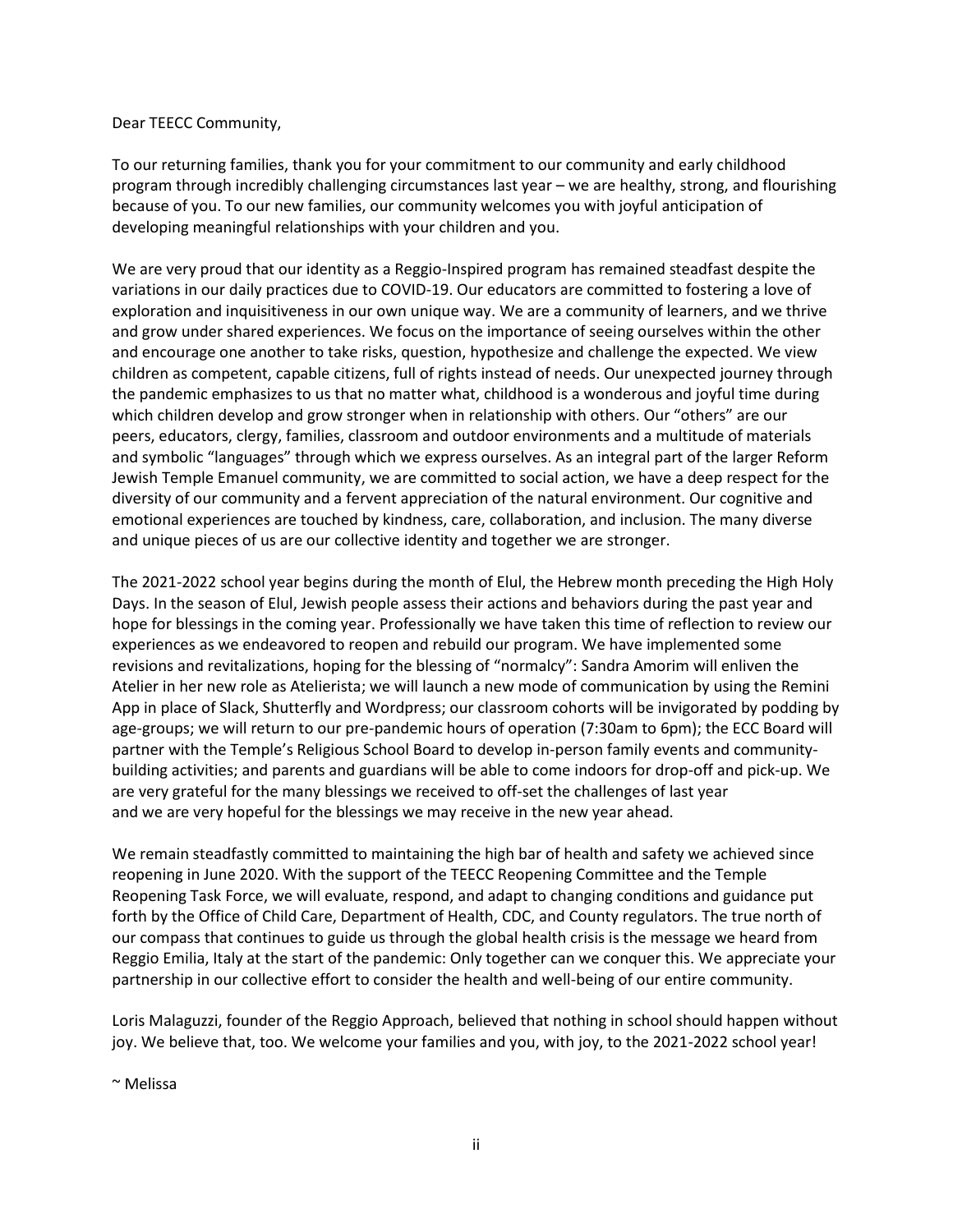# <span id="page-2-0"></span>**Honoring All**

#### **Diversity, Equity, and Inclusion Statement**

Temple Emanuel opens its doors to every person who comes to celebrate, pray, visit, learn, and participate with our community. We strive to build a caring, inclusive community based on Jewish values and principles in the spirit of our mission statement and bylaws. As a people who have struggled to be accepted throughout history, we embrace our commitment to be welcoming and celebrate the strength we gain by joining together. We must and will continue to learn and expand our efforts even as we keenly recognize there is more work to be done. Temple Emanuel is determined to make our membership, our leadership, our staff, and our activities more diverse, equitable, and inclusive.

<span id="page-2-1"></span>**Contact List**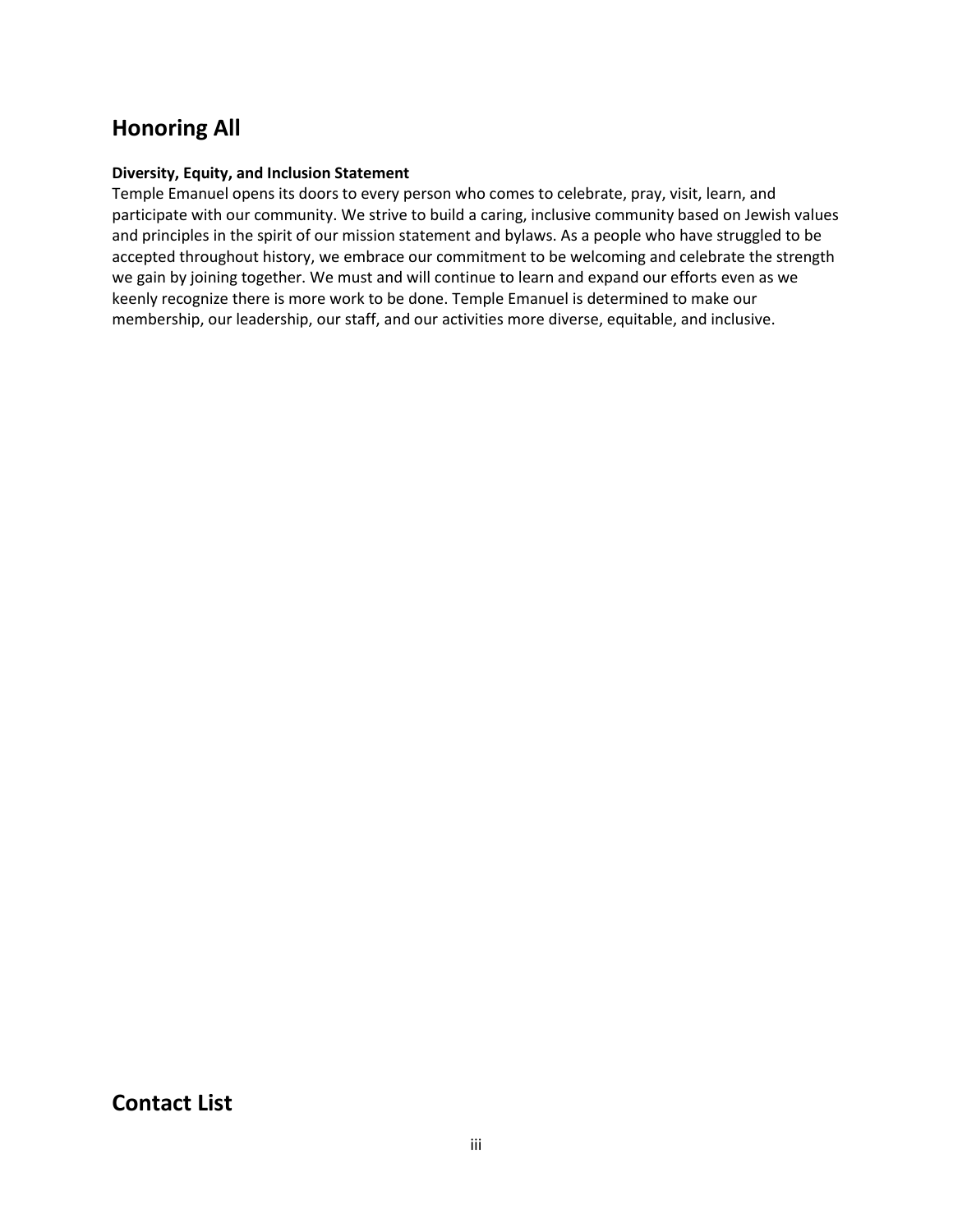#### **Temple Emanuel Early Childhood Center:**

Melissa Williamson – Director (301) 942-2000, ext. 201 [mwilliamson@templeemanuelmd.org](mailto:mwilliamson@templeemanuelmd.org)

Jennifer Gauthier – Pedagogista (301) 942 – 2000, ext. 202 [jgauthier@templeemanuelmd.org](file:///C:/Users/jgauthier/Desktop/jgauthier@templeemanuelmd.org)

Laura Enkiri – Assistant Director (301) 942-2000, ext. 203 [lenkiri@templeemanuelmd.org](mailto:lenkiri@templeemanuelmd.org)

Sandra Amorim - Atelierista (301) 942-2000 [eccsandraa@templeemanuelmd.org](mailto:eccsandraa@templeemanuelmd.org)

**Temple Emanuel Clergy and Senior Staff:** PHONE: (301) 942-2000

Rabbi Adam Rosenwasser [arosenwasser@templeemanuelmd.org](file:///C:/Users/jgauthier/Desktop/arosenwasser@templeemanuelmd.org)

Cantor Lindsay Kanter [lkanter@templeemanuelmd.org](mailto:lkanter@templeemanuelmd.org)

Rabbi Mark Levine, Religious School Director [mark@templeemanuelmd.org](mailto:mark@templeemanuelmd.org)

Dianne Neiman – Executive Director [Dianne@templeemanuelmd.org](mailto:Dianne@templeemanuelmd.org)

Jamie Tippit – bookkeeper [bookkeeper@templeemanuelmd.org](mailto:bookkeeper@templeemanuelmd.org)

> **Temple Emanuel Early Childhood Center 10101 Connecticut Avenue Kensington, MD 20895 (301) 942-2000**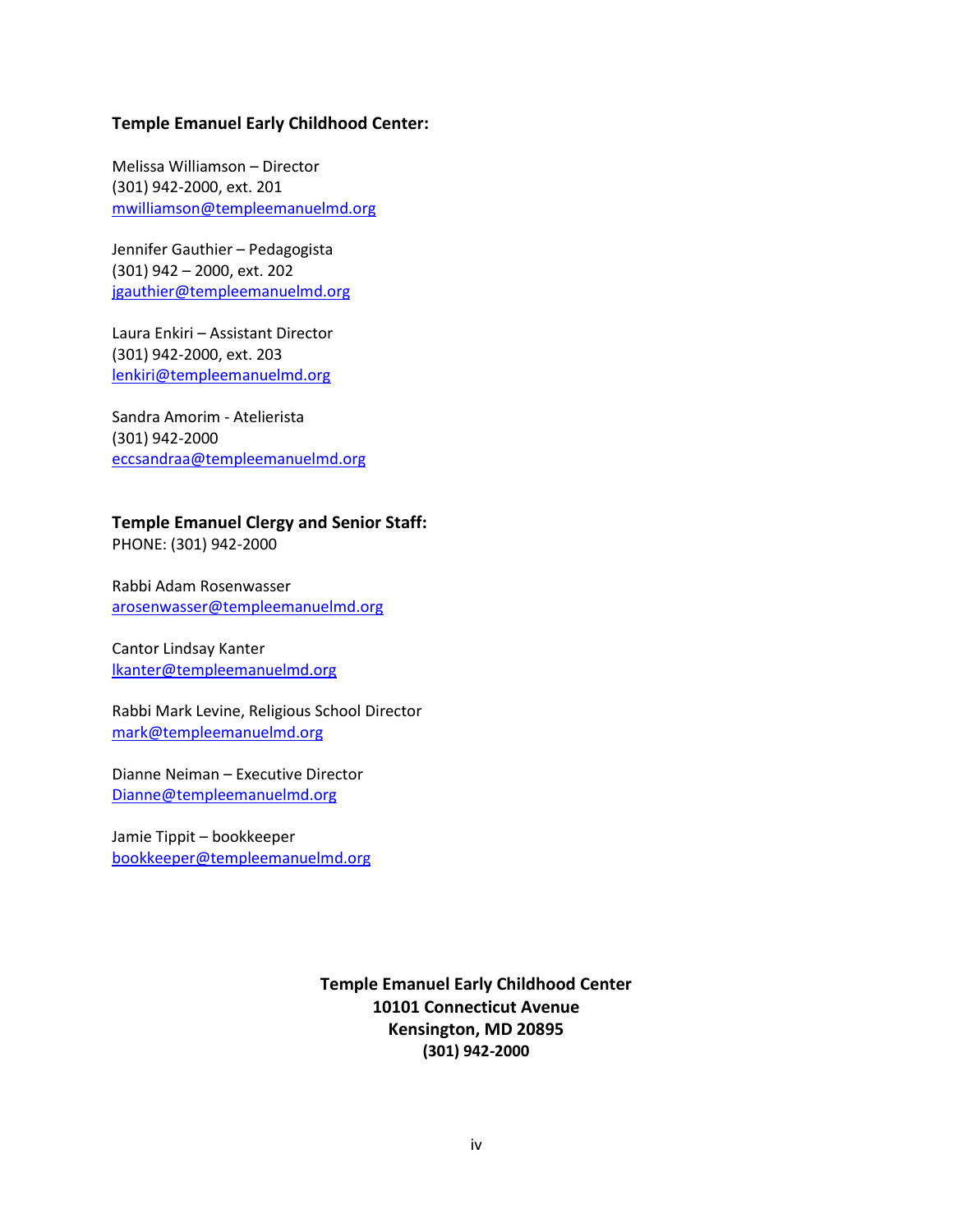# **Table of Contents**

| Guiding Principles Inspired by the Reggio Emilia Approach to Early Childhood Education 1 |  |
|------------------------------------------------------------------------------------------|--|
|                                                                                          |  |
|                                                                                          |  |
|                                                                                          |  |
|                                                                                          |  |
|                                                                                          |  |
|                                                                                          |  |
|                                                                                          |  |
|                                                                                          |  |
|                                                                                          |  |
|                                                                                          |  |
|                                                                                          |  |
|                                                                                          |  |
|                                                                                          |  |
|                                                                                          |  |
|                                                                                          |  |
|                                                                                          |  |
|                                                                                          |  |
|                                                                                          |  |
|                                                                                          |  |
|                                                                                          |  |
|                                                                                          |  |
|                                                                                          |  |
|                                                                                          |  |
|                                                                                          |  |
|                                                                                          |  |
|                                                                                          |  |
|                                                                                          |  |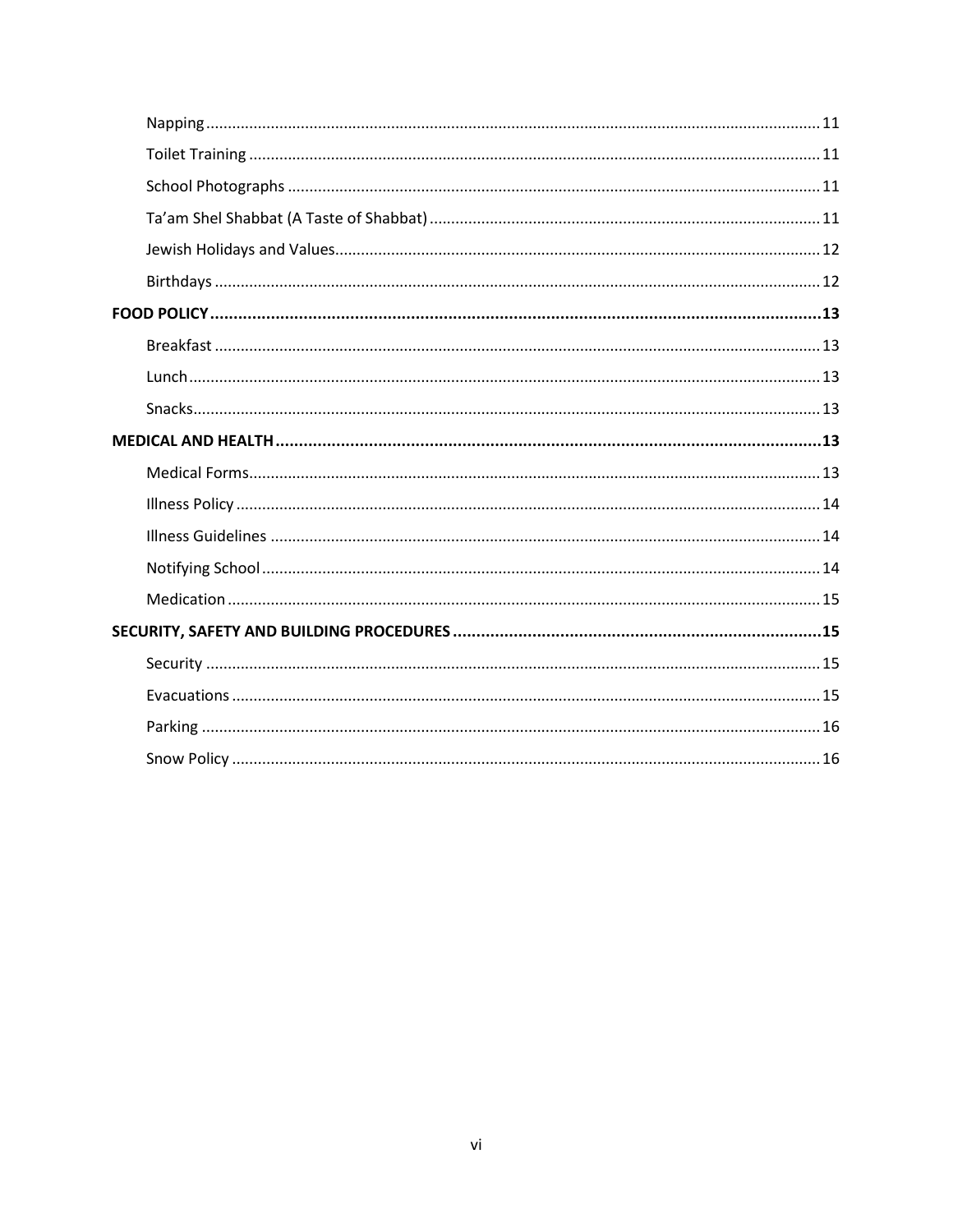# <span id="page-6-0"></span>**EARLY CHILDHOOD CENTER PHILOSOPHY**

- Our program is based on the spirit of community where children, parents and staff feel a strong sense of partnership and belonging. We aim to create and maintain a culture of collaborative learning inspired by the Reggio Emilia Approach to early childhood education.
- We are committed to: (1) values based on the image of the child as curious, competent, and capable of co-constructing knowledge; (2) providing an exceptional early childhood education for all children; (3) exposing our children to the rich Jewish values of Temple Emanuel.
- We believe that children learn best by being active, experiential learners. We provide a rich environment in which children have the opportunity for discovery and growth. We encourage the love of learning and the development of the inquisitive mind.
- We believe that children have the right to grow at their own pace in a warm, joyful, and nurturing environment.
- We believe that all children and their families should be treated with dignity and respect at all times.

# <span id="page-6-1"></span>**Guiding Principles Inspired by the Reggio Emilia Approach to Early Childhood Education**

#### • **Progettazione – Educational Intentions**

Intentions are a means of focusing an experience, attempting to maximize an opportunity so that the teachers and the children can be aware of each other's discoveries. Intentions allow for a more refined ear with which to take in how children relate to the world and make sense of its complexity. Each year we introduce a school-wide intention. Intentions are starting points. Ideally, areas of interest will blossom, providing each individual classroom the opportunity to explore and investigate the greater, school-wide intention, within a uniquely defined and fascinating way.

#### • **Environment**

The environment acts as another teacher. The school's aesthetics have intention and the environment is designed to provoke children to wonder, engage, challenge, manipulate, dream, express and think. Teachers carefully organize space for large and small group exploration. From placement of materials to spaces of interaction, the set-up of the environment gives value to relationships; physically, emotionally, and socially.

#### • **Role of Time – Exploration and Reflection**

The ability to slow our pace and take our time provides a platform for listening. Our ability to engage in an open dialogue provides a platform to ask questions and reflect. Intentional investigational studies are not fragmented; rather they build upon one another over time. As the children revisit their original work and idea, time provides the opportunity for new experiences which deepen the knowledge already learned. Time is also important in building and sustaining relationships.

#### • **Small Group Work – Collaboration**

Collaborative group work, both large and small, is considered valuable and necessary to advance cognitive development. Children are encouraged to talk, critique, compare, negotiate, hypothesize, and problem-solve through group work. Collaboration occurs among co-teachers, teachers and children, children and children, children and parents, parents, and teachers, as well as the community at large.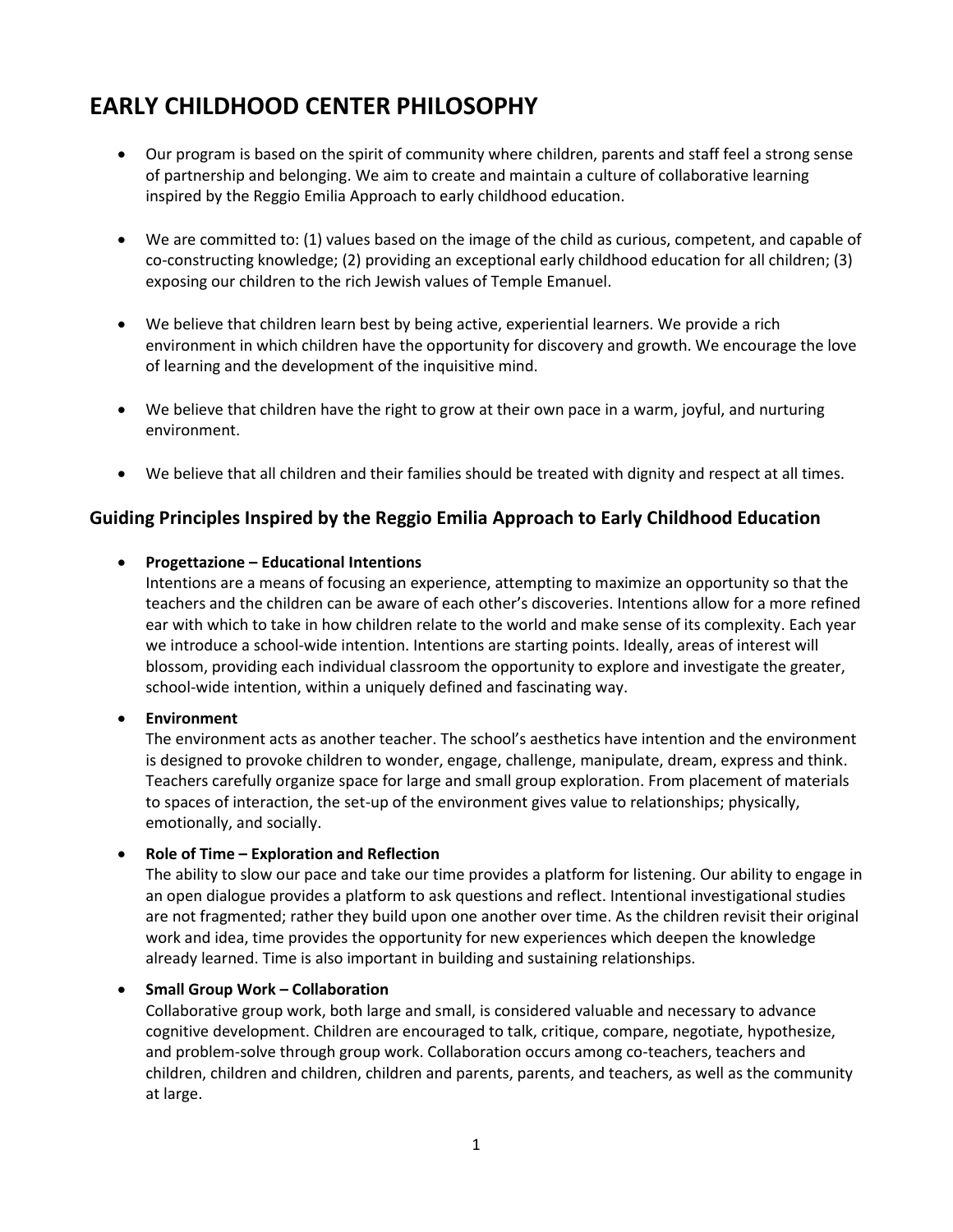#### • **Documentation – Communication**

Documentation of children's work in progress is viewed as an important tool in the learning process for children, teachers, and parents. Photos of children engaged in experiences, their words written out as they discuss what they are doing, feeling, and thinking, and the children's interpretation of experiences are displayed to make learning visible.

#### • **The Many Languages of Children – Atelier**

Multiple materials are available to children. Through gaining experience with various mediums, children learn to express themselves in many ways. Children can learn to express any idea through what is traditionally thought of as artistic media. Because young children are often difficult to decode, giving them multiple media to express themselves ends up making their thoughts much more readable or transparent to a teacher who can better help them to extend upon and fully develop their theories.

#### • **The Protagonist – The Child**

We see children as competent and capable, as a responsible decision maker, a citizen within our learning community, with rights instead of needs. Children are the protagonists of their learning.

# <span id="page-7-0"></span>**Leadership and Guidance**

While each person on the Leadership team has an area of focus, we work in close collaboration and each of us would be happy to answer any of your questions or direct you to the person who can be most helpful.

- **Director:** leads the entire educational team and is the primary liaison with the Temple Board of Directors, the Clergy, and the Senior Staff, TEECC parents and the wider Temple Emanuel community. The Director oversees all school operations including staff supervision, fiscal management and creating and implementing policies and procedures.
- **Assistant Director:** coordinates the TEECC daily operations. The Assistant Director's many responsibilities include organizing and maintaining all classroom records and student files, scheduling and coordinating events and family engagement.
- **Pedagogista:** primarily focuses on the pedagogical growth of the faculty to ensure that they provide the highest level of learning within the Reggio-inspired philosophical approach to early childhood education. Serves as a resource for parents and teachers.
- **Atelierista:** primarily focuses on extending the growth and understanding of the use of expressive materials and creative languages to deepen children's learning in both the classroom and Atelier. Creates and maintains an Atelier that strives to be the heart of the school and ensures that TEECC reflects the values of being an aesthetically rich environment

## <span id="page-7-1"></span>**ECC Board**

The ECC Board is comprised of TEECC parents, faculty and the TEECC Director. The Chairperson of the ECC Board is parent Jen Goldschmidt [\(jrpollack@gmail.com\)](mailto:jrpollack@gmail.com). Additional board members include: Drea Braxmeier, Mike Reiter, Jen Cherner, Elyssa Arnold, Paul Bolstad, Robert Voigtmann, Nicole Watkins, and Melissa Williamson. The Board's mission is to foster deeper connections among the Director of the TEECC, TEECC families, and the larger congregation of Temple Emanuel. The ECC Board serves as a resource for the Director of the TEECC and for TEECC families and promotes the best interests of the ECC to the Temple Emanuel Board of Trustees. The Chair of the ECC Board is also a 1<sup>st</sup> Vice President of the Temple Emanuel Board of Trustees.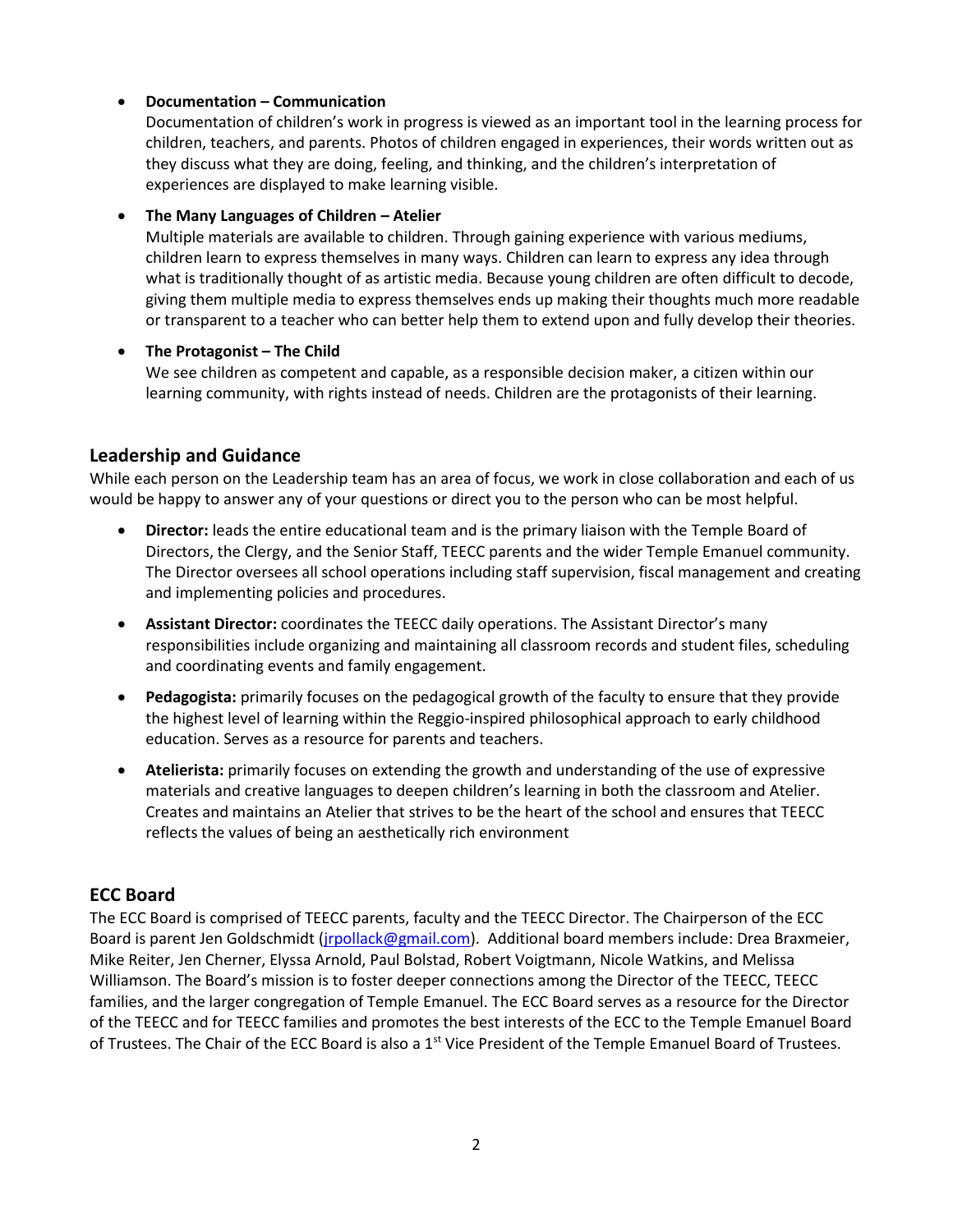# <span id="page-8-0"></span>**BEGINNING PRESCHOOL**

- **Two-year old students:** For the first two days of school, two-year old students should arrive at 9 am. The children will stay through lunch and leave at 12:30pm.
- **Three-year old students:** New three-year old students will stay until 1:00pm on the first day to ease their transition to a new environment.

When it is time for you to leave your son or daughter in their classroom, please say a clear and confident goodbye. The teachers will work to engage your child and develop a relationship based on comfort and trust.

Children separate from their parents and adjust to school in many ways. One child may run into the classroom and never look back. Another may take several weeks to feel comfortable in a new setting. Some children make an easy transition in the beginning and have separation difficulties later in the year. All situations are normal, and we are well prepared to help your child in a way that is best for him or her. We are also there to provide any support that you many need.

Parents also separate from their children in different ways. It is helpful for you and your child to have a goodbye ritual and to reassure your child that he or she is going to have a wonderful day. Your show of confidence will enable your child to do that. If you need to check on your child's progress during the day, please feel free to check with a member of our Leadership team.

## <span id="page-8-1"></span>**Parent Participation**

We welcome and encourage parental involvement in a variety of ways. Room parents help to organize activities and disseminate information. We welcome any volunteer help that you can give us.

TEECC family events are a great opportunity to get to know other TEECC families and to see your child in action with their school friends. Special events may include Hanukkah and Purim celebrations, end-of-the-year Siyum, ECC Family Picnic, Parent Coffee Hours, and other school-wide events. We also welcome and encourage individual classroom events.

Due to the current pandemic, we will evaluate and adapt to changing conditions and guidance put forth by the Office of Childcare, Department of Health, CDC, and county regulators regarding in person activities.

## <span id="page-8-2"></span>**Parent Communication**

The Director is available to families daily and can be reached by email or phone. If the Director is not available, the Assistant Director will be able to assist you. While faculty can chat with you during morning drop-off or afternoon pick-up, these can be very busy times that the teachers need to focus on the children. For longer conversations, please call or email during the day. We are always happy to set up a phone conference or a personal conference time with the classroom teachers.

# <span id="page-8-3"></span>**Written Communication**

Our main form of communication between teachers and families is through the Remini app. However, we also communicate and share information with parents in a variety of ways including emails from the Director and Executive Director of Temple Emanuel.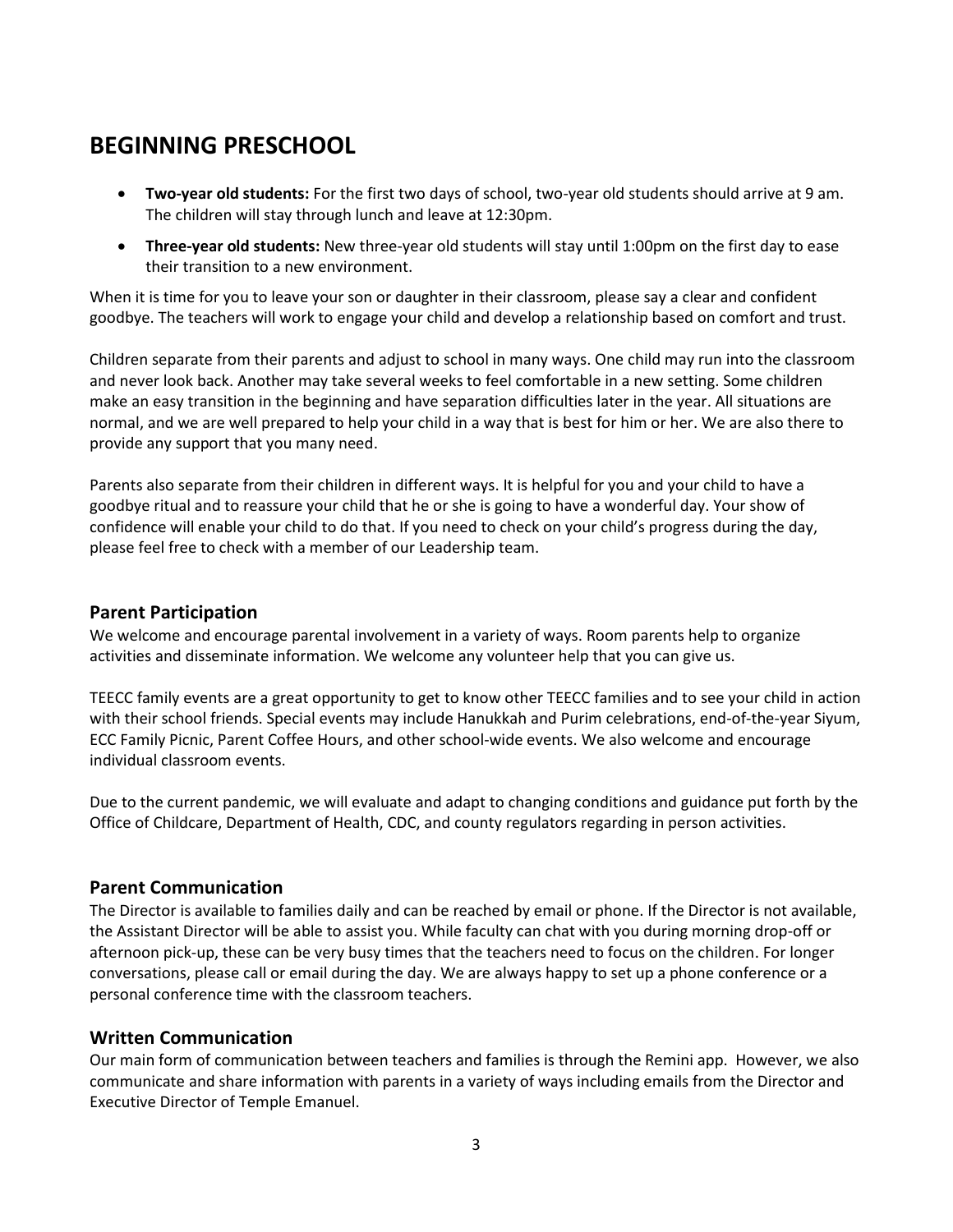# <span id="page-9-0"></span>**Other Communication**

- **Parent/Teacher Conferences:** formal, individual meetings are scheduled during the winter. However, when a parent or teacher feels that it is necessary, we are happy to arrange a meeting.
- **New School Year Reception:** an opportunity for parents to hear about the school's objectives, goals, and processes and to meet other parents in your child's classroom.
- **Parent Learning Nights:** these meetings may feature a speaker or materials exploration or pedagogical overview. We welcome suggestions and encourage all parents to participate.

# <span id="page-9-1"></span>**Contacting the TEECC**

- To reach the TEECC during the day, call the main number (301) 942-2000. If your phone call is urgent and you cannot get through to the ECC, please speak with someone in the administrative office of the Temple and they will be glad to assist you.
- Please send a message through the Remini app too your child's teachers and to the Director if your child will be absent. This is also important in tracking illness. If we see a pattern in a particular classroom or throughout the entire school, we will alert parents.
- We also like to know of any good (or sadly, bad) news that is happening in your family. It helps us to better care for your child. Sometimes, something as simple as a grandparent leaving after a visit, can affect your child's mood. Please be assured that if news is private, we value confidentiality.

# <span id="page-9-2"></span>**Concerns and Feedback**

If you have concerns or feedback, you are encouraged to speak with the Director. If you require further assistance, you may contact the chairperson of the ECC Board, who serves as a representative on the Temple's Board of Directors. All financial matters should be addressed with the Temple's Executive Director.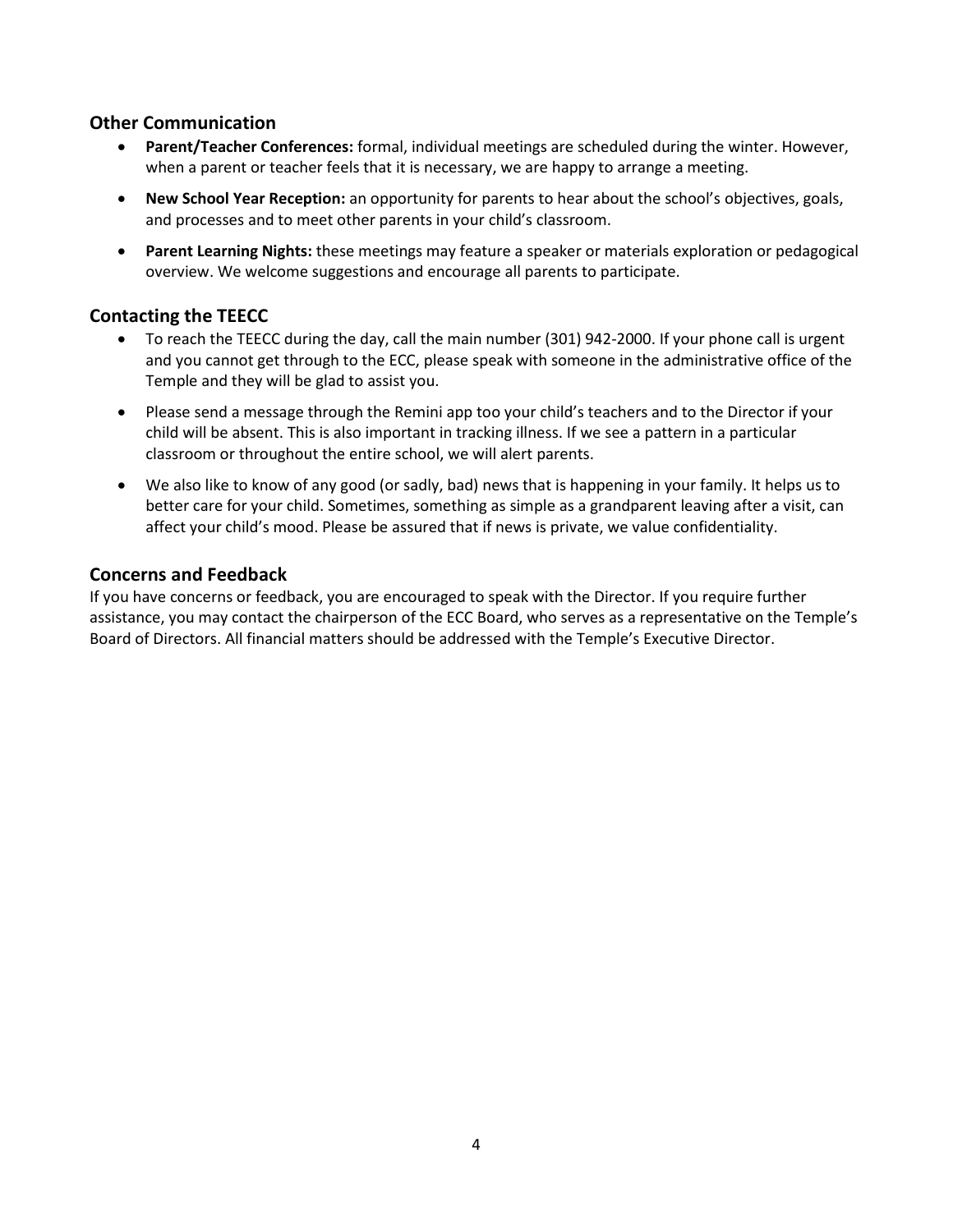# <span id="page-10-0"></span>**POLICIES AND PROCEDURES**

Temple Emanuel Early Childhood Center is open year-round 7:30am – 6:00pm Monday through Friday. TEECC is licensed for children ages 18 months -5 years old.

# <span id="page-10-1"></span>**Application Process for New Students**

A one-time application form must be submitted with a non-refundable \$100 application fee. We give both synagogue members and siblings registration priority. If you are offered and accept a spot, you will be sent a contract that must be signed and returned with a one-time \$500 deposit.

The enrollment contract begins on the first day of the month a child begins to attend TEECC and continues through June 30, 2022 (10-month contract) or August 19<sup>th</sup>, 2022 (12-month contract).

All currently enrolled children are guaranteed enrollment for the following school year, provided parents return the annual contract and all required fees by the specified deadline. Payment of fees must be current in order to re-enroll a child. For Temple members, membership fees must also be current.

In early 2022, parents of currently enrolled children will receive a contract for the upcoming school year. In order to guarantee your child's spot for the upcoming year, parents must include the activity fee with the signed contract. Tuition is an annual amount that is broken down into either 10 or 12 payments for the convenience of our families. The deposit is a one-time \$500 fee that will be returned to you at the completion of your child's contracted time at TEECC.

Enrollment Forms:

- Family-Child Information Form
- Emergency Information Form
- Health Inventory Form
- Immunization Certificate
- Medical Attention Release Form
- Photo Release Form
- Sunscreen Permission Form
- Field Trip Permission Form
- Tuition Contract and Application
- MSDE "Guide to Regulated Child Care" for your records
- Assumption of the Risk and Waiver of Liability Relating to the Coronavirus/COVID-19
- If applicable: Medication Authorization Form, Allergy Action Plan, Asthma Action Plan

For your child's safety, if there is a change in address, home or work phone numbers, emergency contacts or caregiver, please notify us in writing immediately.

# <span id="page-10-2"></span>**Medical Immunization and Health Forms**

The Maryland State Department of Education requires that all immunization and health forms be completed by a physician and submitted before a child may enter school. All children must receive appropriate vaccines and blood lead testing. Allergy Action Plan, Asthma Action Plan, and Medication Authorization forms must also be completed if applicable.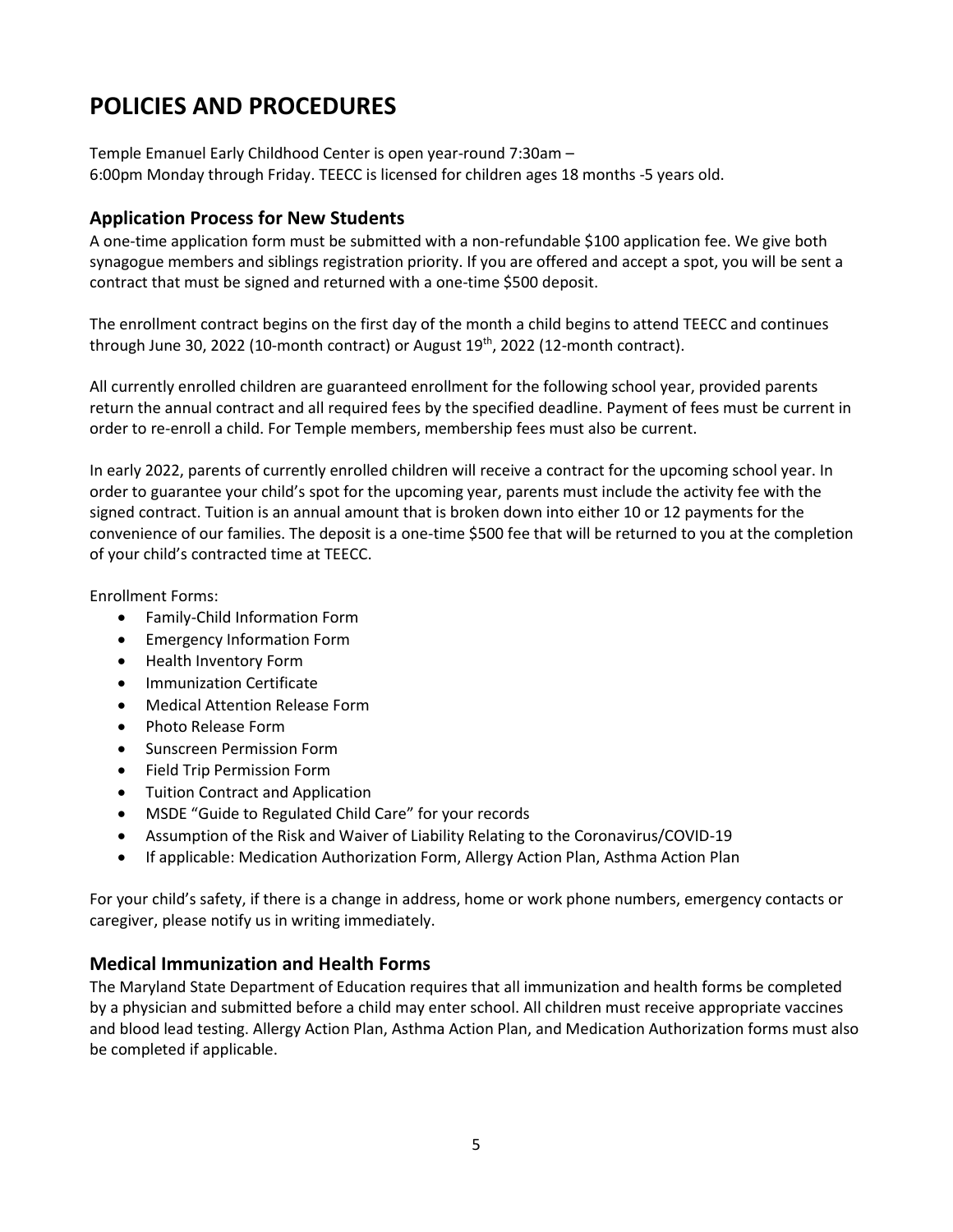# <span id="page-11-0"></span>**Billing and Contracts**

All fees and tuition are non-refundable. Families are required to pay tuition for their entire contracted period of time. Deposits will be returned after the end of the contract less any funds owed to Temple Emanuel.

At the beginning of each year, you will receive a confirmation of your contract with the amount of your annual tuition broken down into equal monthly payments. Tuition is due at the first of each month. If you do not pay by the 5<sup>th</sup> of the month, you will be assessed a late fee of \$30. If payment is not received by the 15<sup>th</sup> of the month, your child will not be able to attend school until payment is made. If payment is not made by the end of the month, your child will be withdrawn from the ECC.

Monthly payments can be made by check, ACH or credit card. There is a 2.5% fee for credit card payment.

# <span id="page-11-1"></span>**Early Childhood Center Calendar**

#### **TEECC will be closed for the following Jewish holidays:**

Rosh Hashanah Kol Nidre (school closes at 3pm) Yom Kippur Sukkot Simchat Torah Passover

The Hebrew year runs on a lunar calendar, which varies from the solar secular calendar. Therefore, each year, the Jewish holidays are celebrated on different days on the secular calendar. Observance of Jewish holidays begins at sundown.

We invite all our families to join us for monthly Temple Tot-Shabbats and our Temple family service on Rosh Hashanah and Yom Kippur.

#### **TEECC will be closed on the following federal holidays:**

| Labor Day                          | President's Day  |
|------------------------------------|------------------|
| Thanksgiving (Thursday and Friday) | Memorial Day     |
| Christmas Day                      | Juneteenth       |
| New Year's Day                     | Independence Day |
| Martin Luther King, Jr.'s Birthday |                  |

TEECC is also closed one day in the winter for Professional Development.

TEECC is closed for winter break between Christmas Eve and New Year's Day. TEECC is also closed for a week at the end of the 12-month program for teacher training and preparation for the upcoming school year.

Parents will be provided with a date-specific calendar at the beginning of the school year.

Diversity and respect are important values in our community. While we do not celebrate Christmas or other religious holidays that are not part of our Jewish tradition, such as Halloween and Valentine's Day, we encourage all our children to share their stories about their family traditions and rituals with us.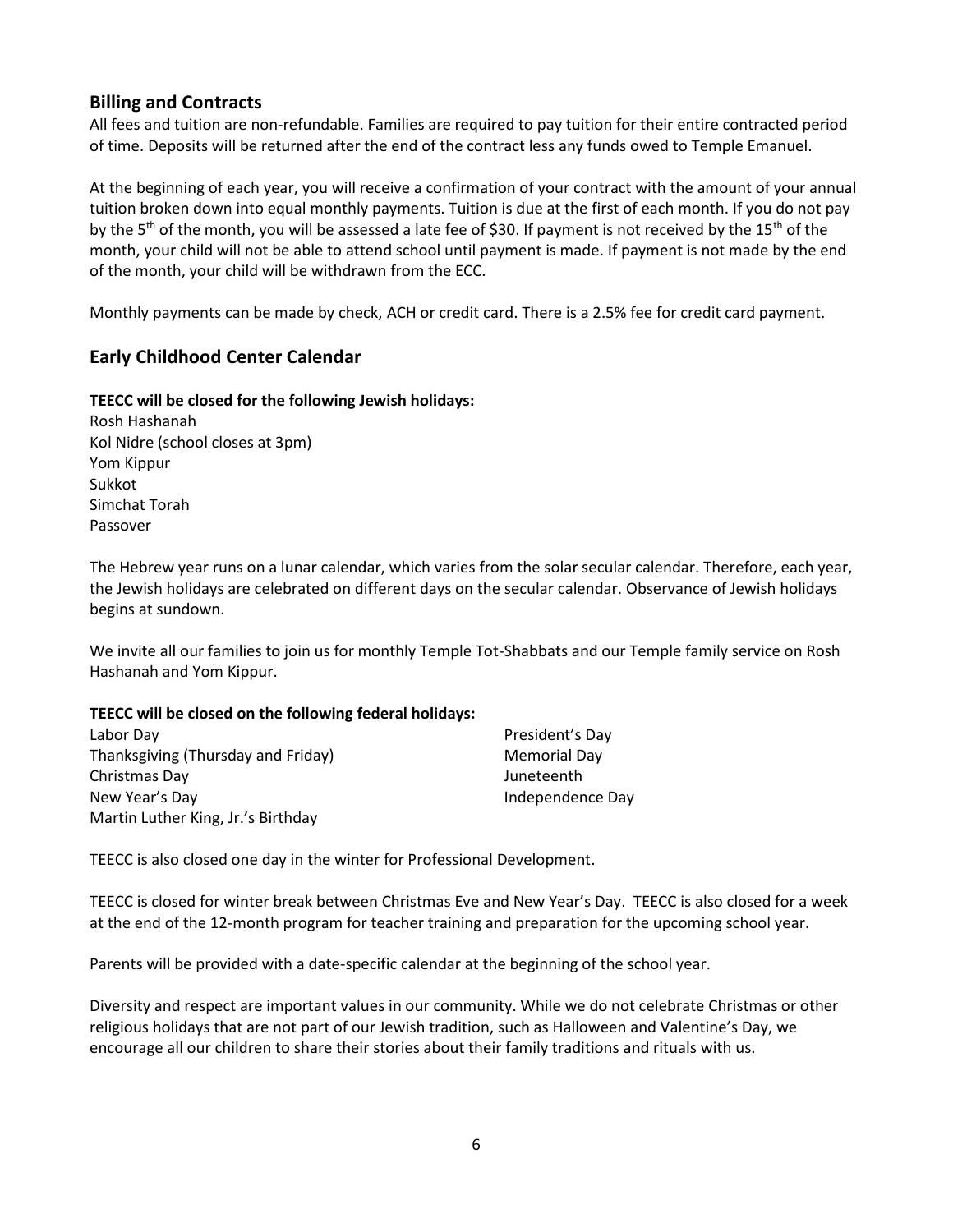# <span id="page-12-0"></span>**TEECC HOURS AND PICK-UP POLICIES**

# <span id="page-12-1"></span>**Arrival**

TEECC opens at **7:30am**. It is important that children arrive by **9:15am** so that they can orient themselves each day and not miss key moments of classroom community-building and intentional learning. If your child will be late due to an appointment, please let us know.

# <span id="page-12-2"></span>**Dismissal**

TEECC closes promptly at **6:00pm.** It is extremely important that you arrive on time to pick up your child, as late pick-ups can cause anxiety for the children involved. In addition, our staffing schedules and compliance of teacher/child ratios are dependent upon timely pick-up of your child. We are not licensed to care for children after 6:00 pm.

We understand that emergencies and delays can happen; please call the TEECC at (301) 942-2000 if you encounter any issues that will result in a late pickup.

# <span id="page-12-3"></span>**Late Pick-Up Fee**

In the event that a child is picked up late, there will be a late fee charged. A late fee of \$10 per 10-minute increments per child will be billed for arrival after 6:00pm. Upon your late arrival, you will be asked to sign a slip documenting your arrival time.

# <span id="page-12-4"></span>**Sign-in/Sign-out Policy**

Children will undergo a temperature and health screening upon arrival. Children must be signed in/out at drop off and pickup.

For your child's security, he or she may be picked up only by those individuals listed on your emergency authorization form. If you have not personally introduced staff to this person, we will ask for identification.

TEECC requires written notification whenever the usual person is not picking up your child. For example, if a visiting grandparent or other relative is visiting, we must have written notification. This policy includes carpooling or any other temporary pick-up arrangements.

Many parents have worked out arrangements with other TEECC families to be able to pick up their children in cases of emergency. Please add those parents' names to your child's emergency authorization form. If this person will be picking up your child, please call TEECC to let us know. This way, we can let your child know who is picking her or him up. If we do not have formal permission, we will not release your child to another parent. CLASSROOM SUPPORT

# <span id="page-12-5"></span>**Faculty and Staff**

All of our staff members are carefully chosen based upon the special qualities, experience, and talents that they have to offer to the children in our program. As a school that is inspired by the philosophy of Reggio Emilia, we believe strongly in working together as a collaborative team. Each classroom has two co-teachers, and we have an Assistant Director, and Pedagogista (Curriculum Specialist), and Atelierista (Studio Specialist) as part of our educational team.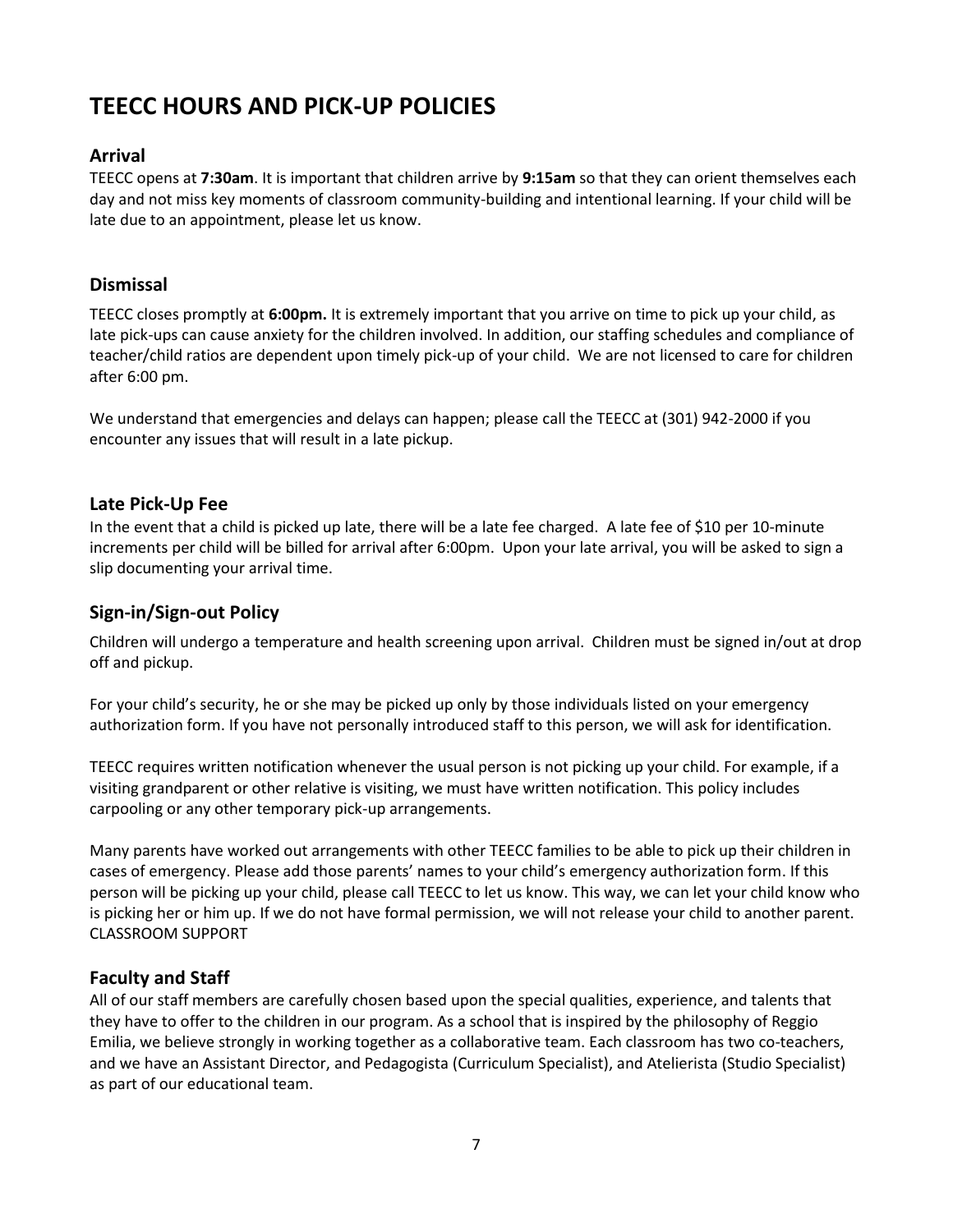Our chaver faculty members have the same qualifications and experience as our teachers who are assigned to specific classes. The chaver serve a very important role in our school. They know all of the children, the routines and intentional work in every classroom. When teachers are absent, they serve as co-teachers, they work in classrooms when teachers are in team meetings and are a third teacher in a class when one is needed. They are active participants and contributors to all that we do in our school.

We believe that as educators, it is important for our teaching staff to be dedicated learners themselves. Temple Emanuel strongly supports staff development, and we participate in many opportunities for continuing education and professional development throughout the year. A number of our staff participated in learning seminars in Reggio Emilia. Many hold leadership position and are active participants in both local and national Jewish ECC professional organizations and others such as the North American Reggio Emilia Alliance and the DC Reggio Emilia Alliance.

All our staff meet the Maryland State Department of Education (MSDE) licensing requirements and exceed the necessary qualifications. Each member of our faculty brings their own unique talents and gifts to us.

All faculty and staff are required to have a background and finger-print check and health form completed. Faculty and staff are CPR and First Aid trained. Several of our ECC employees are certified in Medical Administration, and all have Security Training. In addition, we require all staff to be vaccinated against the COVID-19 virus.

Throughout the year staff members are formally and informally observed and provided with opportunities for professional growth and constructive feedback. There may be rare situations when a staff member's contract must be terminated or not renewed for the coming school year. The decision may be based on either personal or professional reasons. Details of termination are governed by the protocol of human resources and cannot be shared with the public. We will inform families of changes as appropriate.

The Early Childhood Director is responsible for overall administration in cooperation with the Board of Trustees of Temple Emanuel. In the Director's absence, the Assistant Director and/or the Pedagogista will be responsible for overseeing the school.

The Executive Director of the synagogue is responsible for all ECC billing and financial record keeping. You may contact her if you have questions about financial issues.

#### <span id="page-13-0"></span>**Guidance and Discipline**

TEECC's guidance and discipline philosophy is based on our approach to teaching young children. We focus on fostering problem-solving skills, enabling children to solve problems with their peers, and on helping children build positive relationships. This reinforces our belief in and respect for the capability of children.

Temple Emanuel ECC recognizes that each child is a unique person with an individual pattern and timing of growth, as well as individual personality, learning style, and family background. While some behaviors may be typical for a specific "age and stage" we recognize that children learn appropriate social behaviors at different rates. With that in mind, we observe and make individual behavior plans when necessary.

Our staff provides a positive model of behavior by treating children, parents and one another with friendliness, care, and respect. Reflecting our strong belief in the competence and capability of children, we work with them to help them plan strategies to handle conflict, to problem solve and make positive choices. We focus on good behavior, rather than bad. We may need to redirect a child and speak with them about appropriate behavior. When necessary, we speak to a child with a firm, but caring voice. At times, it may be necessary to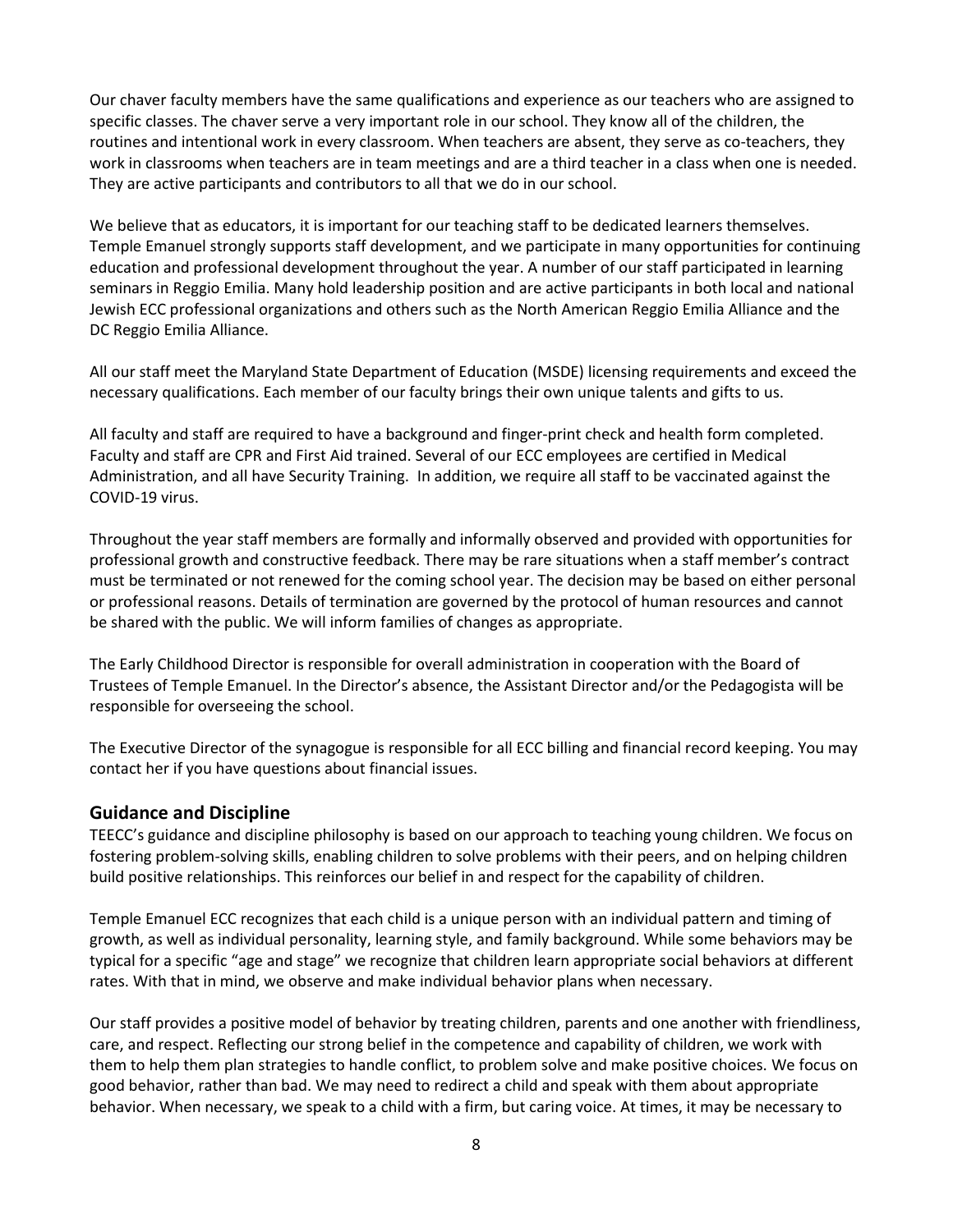remove a child from the rest of the group so that we may speak with them privately or simply give them an opportunity to be in a quiet, peaceful place.

If behavior persists, we will meet with the child's parents to create a behavior management plan that meets the needs of that particular child. If there is continued concern, it is also our practice and policy to consult with specialists who work with children and families. This is always done in partnership with parents.

As part of the synagogue community, we believe in working with families during difficult times. We ask for the family's cooperation and assistance so that we may be able to continue our relationship with them. If we are unable to make progress in improving a child's behavior, we may need to assess our program's appropriateness for the child.

When a child hurts another child, we first attend to the child that has been hurt and then speak with the other child. In the case of a bite or an injury that we must apply first aid, we call the parents of both children. A written incident report is sent home.

## <span id="page-14-0"></span>**Partnering with Families When Children Need or Receive Support**

We recognize that all children grow and develop on their own trajectory, but there may be times that we realize a child is having a specific challenge or delay in reaching certain developmental milestones. At that time, we may suggest that your child be assessed or evaluated by a diagnostic professional. We are committed to supporting all of our children and families in the best way possible and must have the best information available to be able to do that. We believe in early intervention and partner with families and specialists who provide the services a child may need.

If your child is already receiving services from Infants and Toddlers, Child Find or a private provider, it is imperative that you supply that information to us so that we can help you build a solid foundation for your child.

#### <span id="page-14-1"></span>**Reporting Abuse**

In Maryland, the child abuse law requires that anyone who suspects a child is being mistreated must report the matter to Protective Services or the police: "Notwithstanding any law on privileged communications, each health worker who has reason to believe that the child is neglected or abused, shall notify the relevant authorities and if acting as staff of a hospital, public health agency, childcare institution, school or similar institution, notify immediately the head of the institution or the designee of the head. Any person who in good faith makes a report of abuse or neglect is immune from any civil liability or criminal penalty."

# **CLASSROOM LOGISTICS**

## <span id="page-14-2"></span>**Bringing Items from Home**

Everything brought in from home should be labeled with child's name.

#### **Items your child needs at school**

- Lunch in a lunch box (will be refrigerated daily)
- Water bottle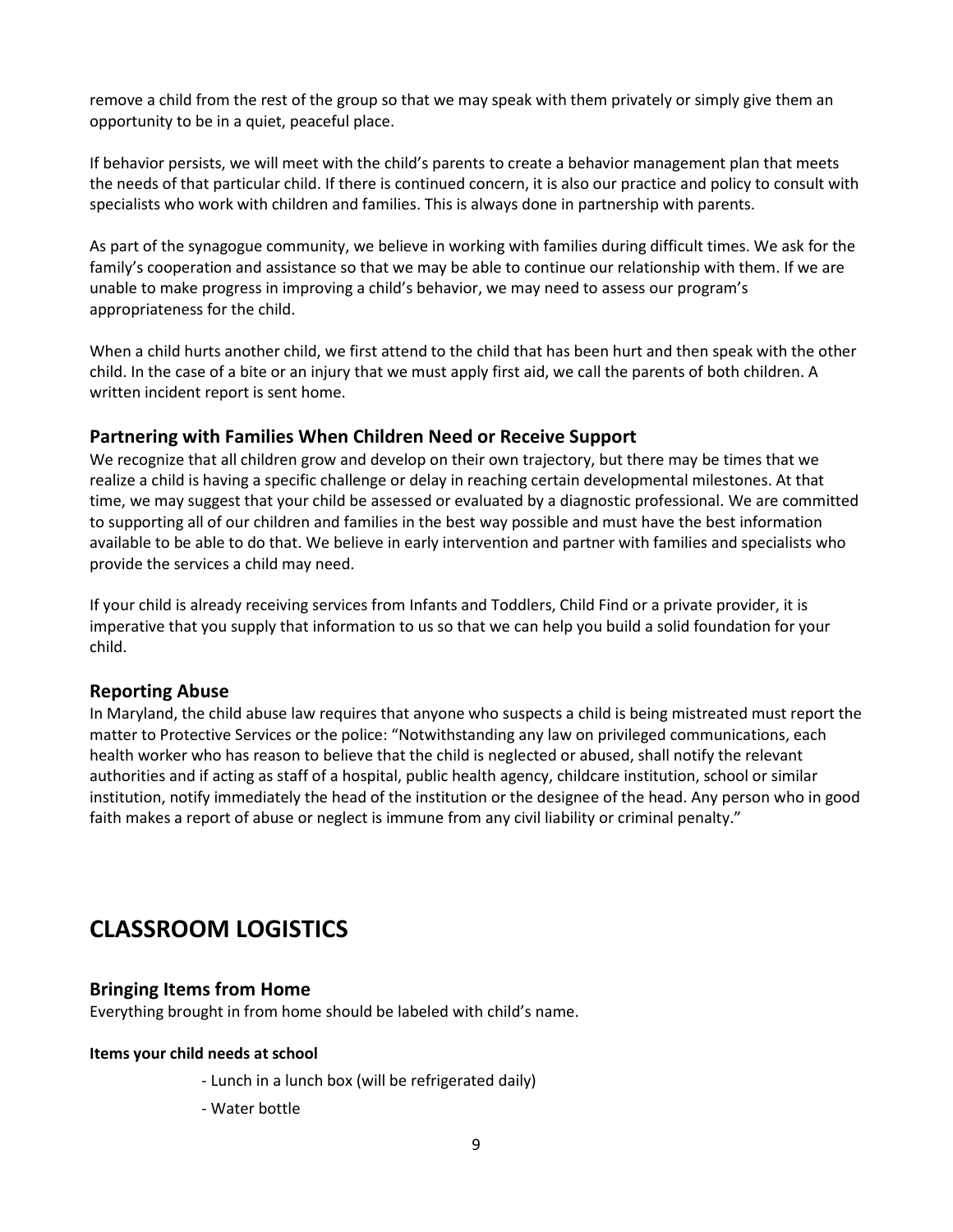- Extra clothes (2 complete changes)
- Nap items (blanket, pillow, cot sheet (crib sheets fit perfectly on cots), a soft lovey
- Rain boots/Snow boots
- Sunscreen/Bug Repellent
- A framed family photo
- Medications (with a doctor's note)
- Face masks
- For children in diapers- diapers, wipes, and diaper cream

# <span id="page-15-0"></span>**Clothing**

Children use materials such as paint and glue on a regular basis, they actively play outdoors in a variety of weather conditions, and they can have toilet accidents that require a change of clothes on occasion. Clothing should be comfortable, easy for children to get in and out of and something they would not feel badly about getting soiled.

A few changes of clothes should be sent each day. Clothing should include underwear, shirts, pants, and socks. If your child wears diapers or pull-ups, they will have an assigned drawer in the bathroom in which to keep an ample supply.

We take children outdoors in all types of weather. Please send your child to school in seasonally appropriate jackets, raincoats, snow apparel such as hats and mittens, and boots. Shoes should be comfortable and safe for running, climbing, and playing outdoors. Flip flops and thin-soled sandals are not allowed. Snow boots, rain boots and sturdy outdoor shoes can be kept at school – please label all items.

# <span id="page-15-1"></span>**Flow of the Day**

Though each class designs their own map of the day specific to their intentional work, the overall flow is as follows:

- Welcoming children
- Meeting conversations about ongoing classwork, sharing experiences, open-ended dialogue
- Small group work collaborative, intentional work in groups of 3-5 children
- Snack
- Outdoor time
- Reflection meeting
- Lunch
- Story
- Nap/Rest time
- Afternoon snack
- Choice time
- Outdoor time (we use the Kikar or Social Hall in inclement weather)
- Story

## <span id="page-15-2"></span>**Outdoor Play and Learning**

We view our outdoor space of Gan Emanuel as another classroom. We go outdoors as often as we can throughout the entire year. We plant and tend to our gardens, play in the snow, and rain puddles, and explore and discover the natural world around us. Please note this when planning your child's school wardrobe and sunscreen and bug repellent choices.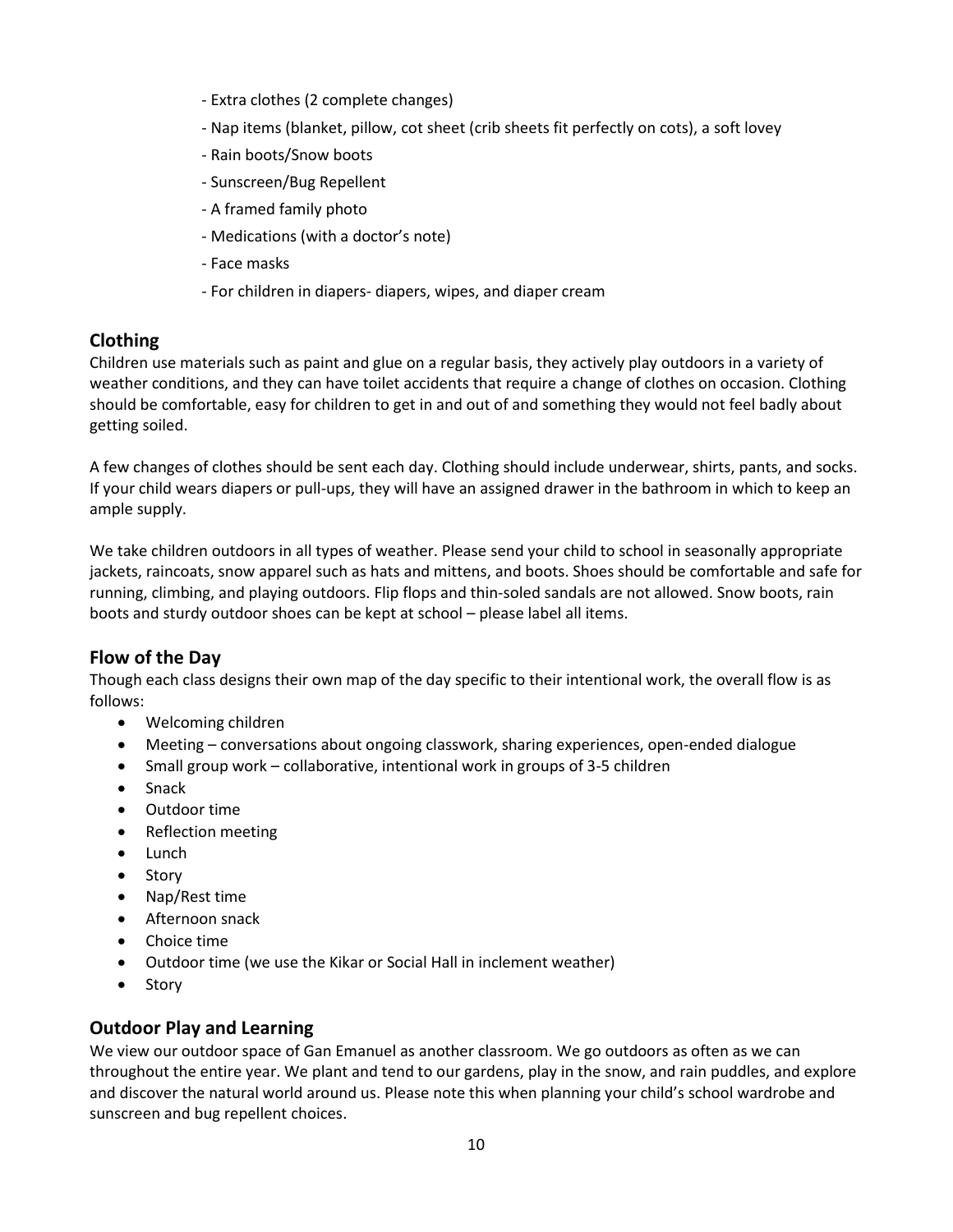We have staggered the times classes can use Gan Emanuel to limit contact between classes. In addition, classes will be using forest areas, nearby fields, and other available spaces on the Temple Emanuel property. In the case of inclement weather, classes will use the social hall and kikar spaces for gross motor activity.

## <span id="page-16-0"></span>**Napping**

Rest time is mandated by the State of Maryland for all preschool children. Therefore, all of our children rest after lunch from 1-3 pm, no matter their age. We monitor the patterns children develop during the first few months of the school year. Within the next few months, some older 3- and 4-year-olds begin to give up napping. This type of transition is a delicate stage in a young person's life. Children are growing rapidly; their bodies need rest/don't need rest and it is a cycle of sleeping/no-sleeping. We think of ways to provide an adequate balance between nap and rest while staying in compliance with state-mandated policies. We are always evaluating children's nap patterns and our staffing patterns in order to support children's needs.

In our Pre-K classes, we offer "menuchah" (*Hebrew, (a place of) rest*). Children still meet the first half of the mandated nap time with books on tape/chapter books/soft music and in the second half of the mandated nap time they are met with quiet activities, such as board games, puzzles, and drawing. Older children that still do need a nap are always given the opportunity to sleep.

# <span id="page-16-1"></span>**Toilet Training**

Toilet training is not a requirement at TEECC. When your child is ready, we work closely with you and your child to toilet train the child in a consistent, calming, and encouraging manner. We celebrate successes and keep a positive, upbeat attitude when the child has an "accident." The parent and teachers should follow a consistent and similar schedule or the child's training will be erratic. Your child's teachers will keep you posted on progress. Please keep the teachers updated on progress at home, as well.

Parents need to provide diapers and wipes for their child. If you child uses diapers or pull-ups, they will have a designated drawer in the bathroom for these supplies. The staff will let you know when you will need to replenish your child's diaper supplies.

# <span id="page-16-2"></span>**School Photographs**

Professional school photographs are typically taken once a year (typically in early spring).

Throughout the year teachers take photos of the daily life in TEECC. We post these candid photos on our documentation boards, Remini and our Facebook account. Occasionally, Temple Emanuel will use these photos in our newsletter, website, and promotional literature. Parents are required to complete a photo permission release form as part of your child's enrollment paperwork.

# <span id="page-16-3"></span>**Ta'am Shel Shabbat (A Taste of Shabbat)**

TEECC celebrates *Ta'am Shel Shabbat* every Friday morning. It is a special day in our week. We celebrate and remember this day of rest and reflection that separates Shabbat from the week. Every Friday morning, we join together for Shabbat songs led by Cantor Lindsay and a special story told by Rabbi Adam, Rabbi Mark, a teacher, or guests. We then gather as classroom communities for blessings over the candles and a special Shabbat snack of challah and grape juice.

• **Shabbat candles**: Blessing over the candles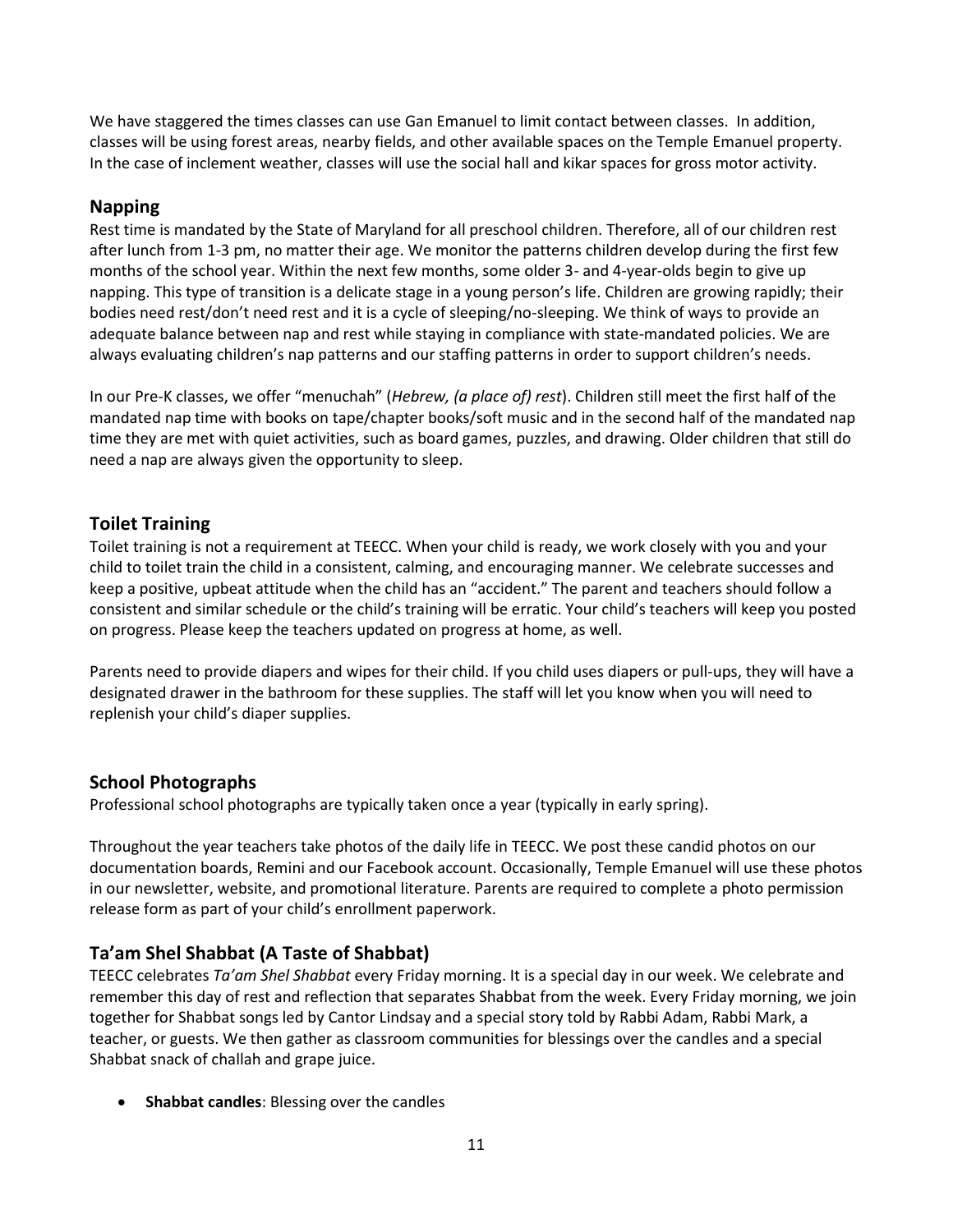Baruch atah A-*donay, Eloheinu Melech Ha'Olam, asher kidshanu b'mitzvotav v'tsivanu l'hadlik neir shel Shabbat*

Blessed are You God, Who sanctifies us with commandments and commands us to light the candles of Shabbat

- **Hagafen:** Blessing over grape juice or wine *Baruch atah A-donay, Eloheinu Melech Ha'Olam borei pri hagafen* Blessed are You God, Who creates the fruit of the vine
- **Hamotzi:** Blessing for bread *Baruch atah A-donay, Eloheinu Melech Ha'Olam Hamotzi lechem min haaretz* Blessed are You God, Who bring forth bread from the earth

Temple Emanuel also has regular Tot Shabbat services that are held on Friday evenings or Saturday mornings. All members of our community and their friends are invited to participate. The Temple Emanuel website lists the monthly schedule.

# <span id="page-17-0"></span>**Jewish Holidays and Values**

At Temple Emanuel Early Childhood Center we offer a program rich with Jewish traditions, holiday celebrations and a major focus on values. Values include: *Hachnasat Orchim* – Welcoming Guests; *Tikkun Olam* – Repairing the World; *Derech Eretz* – Courtesy and Respect; *Kavod* – Kindness; *Bal Tashcheet* – To Not Destroy Needlessly; *Tzedakah* – Justice and Charity. The holidays and values are woven into our daily lives throughout the year.

# <span id="page-17-1"></span>**Birthdays**

Birthdays are an important part of our school culture. TEECC birthday tradition is that each year, children create and present a gift to the birthday child based on the year's intentional work with materials. The gift represents the child and becomes a permanent part of the classroom for the school year. To celebrate the child, parents are invited to send in a special prepackaged, nut free snack (please no homemade treats at this time) to share with the class and to donate a children's book to the classroom in honor of the birthday child. We encourage healthy birthday treats. Please do not send in "goody bags." Balloons are prohibited in TEECC.

Due to the current COVID-19 guidelines, we will invite families to join us for the celebration virtually.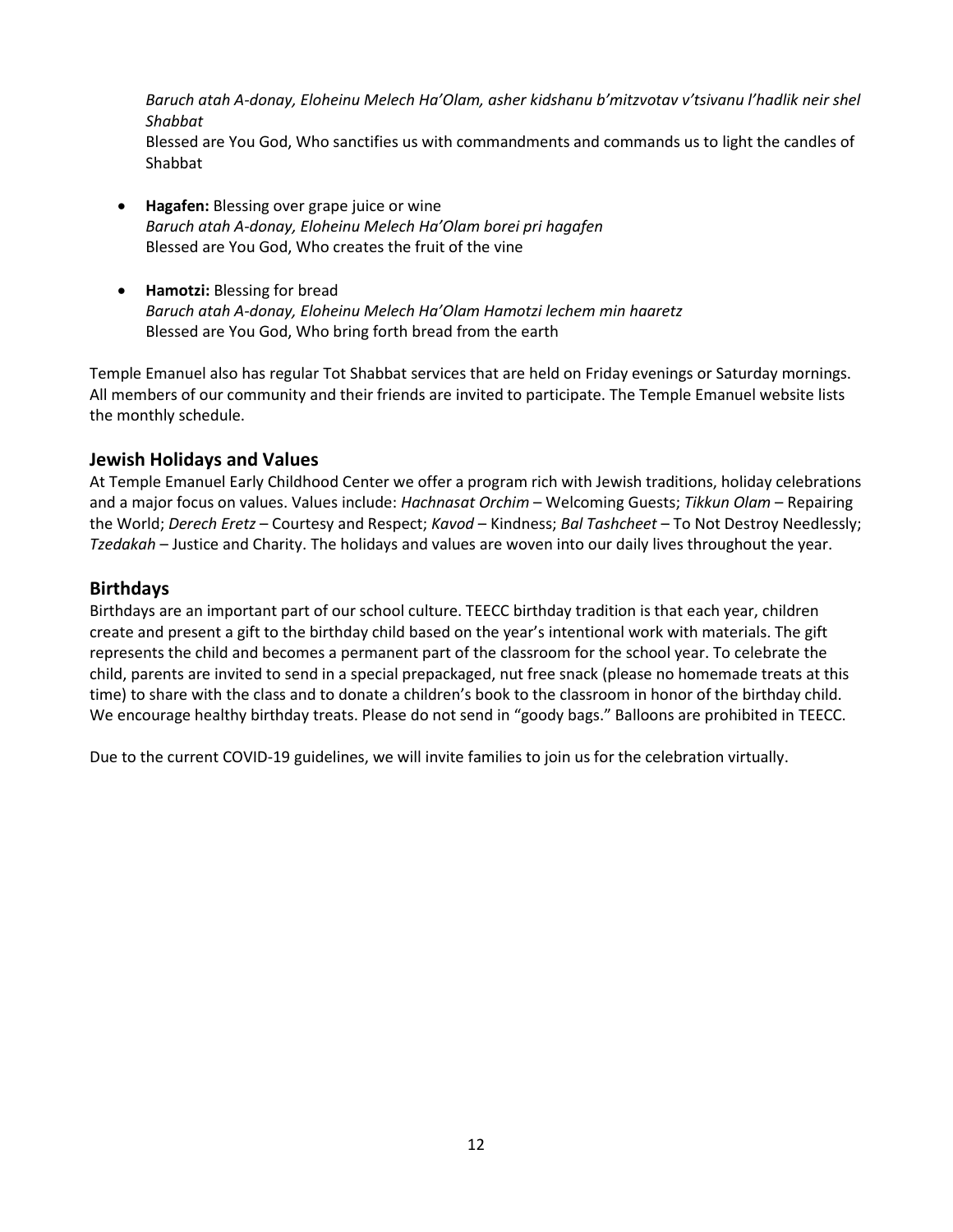# <span id="page-18-0"></span>**FOOD POLICY**

Please alert us to any food allergies. If your child has special dietary needs, it is important that you inform us.

TEECC follows the *Kashru*t policy of Temple Emanuel. **No pork or shellfish products are permitted.**

TEECC is a **"nut free"** environment for our children. A peanut/tree nut allergy can be life-threatening, and it is our responsibility to provide a safe environment for all of our children. No peanut or tree-nut products are permitted:

- **The entire downstairs ECC wing is nut free.**
- **The remainder of the facility is nut sensitive**, meaning there can be no nuts in any ingredients in any food on the premises. The items do not have to be certified nut free or made in a nut free facility. Because this area is nut sensitive not nut free, we cannot guarantee that those who have nut allergies are totally protected.
- Please see the Appendix for the Temple Emanuel Nut Policy.

# <span id="page-18-1"></span>**Breakfast**

At this time, due to COVID restrictions, we are unable to provide a space for breakfast. Please ensure your child has eaten breakfast before arriving at TEECC.

# <span id="page-18-2"></span>**Lunch**

Lunch should be brought in each day in clearly labeled bags or lunch boxes. Lunches will be stored in the refrigerator. Thermoses (labeled) may be brought in, but the staff cannot heat foods. You may include a drink in your child's lunch, and we always have water available.

We ask that you do not pack candy in your child's lunch or send it in to share with others.

## <span id="page-18-3"></span>**Snacks**

Nutritious snacks are provided in the morning and afternoon. Our snack menu is based on recommendations of a registered dietician who specializes in the health of young children. In addition, we serve 2% organic milk daily.

On Friday mornings, we will provide challah and grape juice to celebrate Ta'am Shel Shabbat.

# **18 Month Classroom**

All food and milk must be provided from home in our 18-month classroom.

# <span id="page-18-4"></span>**MEDICAL AND HEALTH**

## <span id="page-18-5"></span>**Medical Forms**

Medical and immunization forms completed by your child's physician must be on file in the school office prior to the first day of school. All children should have the following immunizations: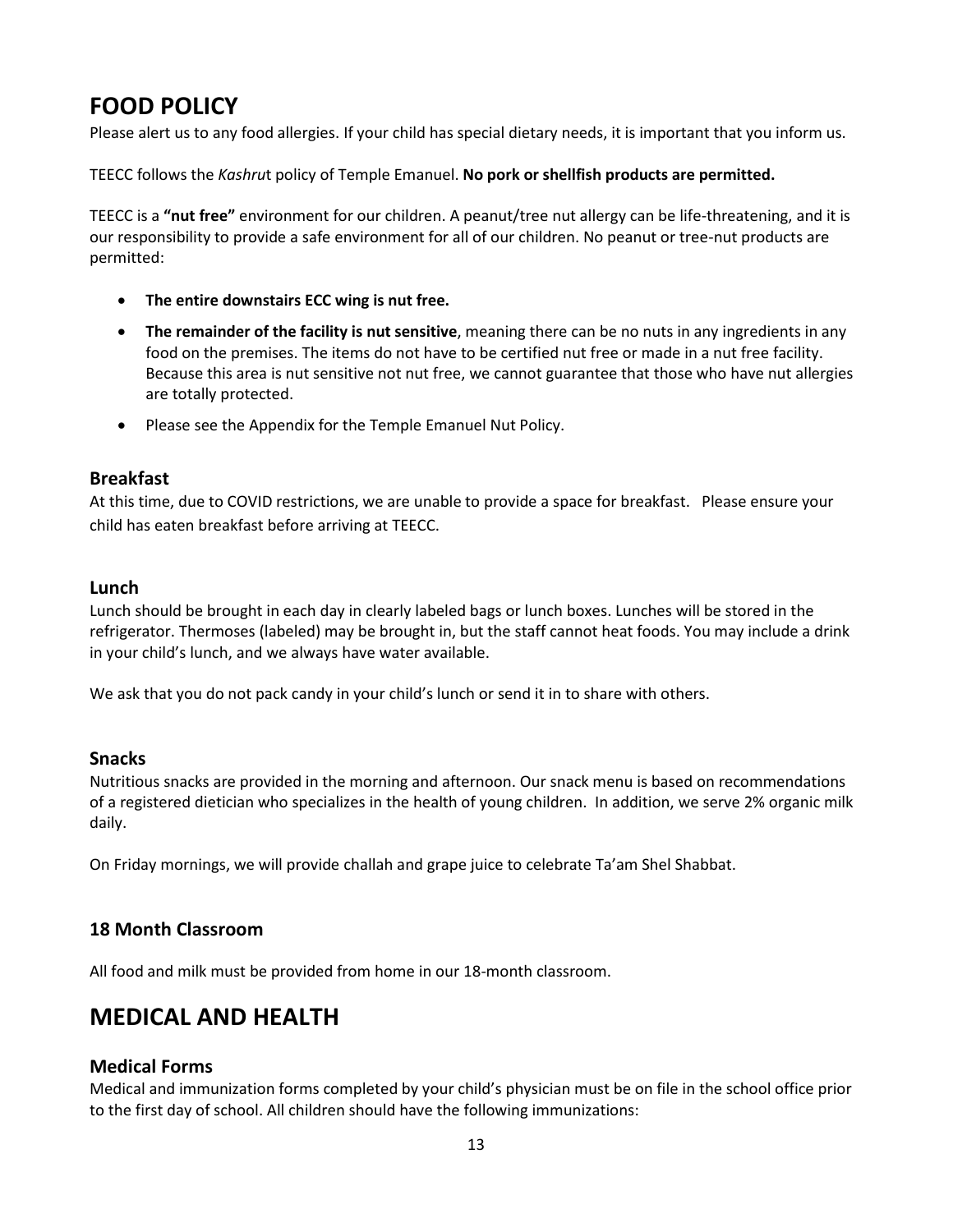- 4 DPT
- 3 Polio
- 1 MMR
- 3 Hepatitis B
- 1 Hib and 1 Varicella

In addition, and as required by MSDE, all families must submit written documentation of blood-lead screening.

# <span id="page-19-0"></span>**Illness Policy**

Illness is difficult for everyone, and it is often a hard decision whether or not to send your child to school. For the protection of the health and well-being of all children and staff, our policy requires that all ill children be kept at home. **In all instances children must have a Doctor's note to reenter our program.**

# <span id="page-19-1"></span>**Illness Guidelines**

- **Fever:** A child with a fever should stay home until fever free, without the aid of fever-reducing medication, for 48 hours. A fever is defined by MSDE as 100.4˚F. It is our policy that we will notify families of a fever when a temperature rises about 100˚F.
- **COVID-19/Coronavirus:** If your child or any family member presents with any of the following symptoms they will be excluded from our program until they can present a negative COVID-19 test or note from a doctor stating they are able to reenter our program: fever above 100˚F, sore throat, nasal congestion, runny nose, new or worsening cough, shortness of breath, fatigue/malaise, headaches, body aches, nausea, vomiting, diarrhea, loss of taste or smell.
- **Strep Throat:** Your child may return to school 24 hours after antibiotics have been started and the child is fever free for 48 hours.
- **Vomiting, Diarrhea:** Vomiting and diarrhea generally indicate an active intestinal infection. Diarrhea is best defined as a significant increase in the frequency of normal bowel movements. Children may return to school if there is no vomiting for a minimum of 48 hours, and the frequency of bowel movements is returning to normal.
- **Colds:** A cold's symptoms are described as irritated throat, watery discharge from the nose and eyes and sneezing. A cold may or may not include a fever. Children are often most contagious in the early, runny nose stage of a cold.
- **Conjunctivitis (Pink Eye): Bacterial -** Your child may return to school after antibiotic treatment has begun and eye ooze has stopped. **Viral** – Your child may return with a doctor's note that states child is no longer contagious.
- **Head Lice:** The ECC follows the guidelines of Montgomery County Schools, which at this time states that a child may return to school after being treated. In order to keep outbreaks to a minimum, we ask parents to carefully follow hair-combing procedures after treatment.
- **Impetigo:** Your child may return to school if she or he has been on antibiotic treatment for 24 hours and shows definite improvement.

# <span id="page-19-2"></span>**Notifying School**

Please notify us as soon as possible when you child is ill. You can leave a message on the phone line or contact us by email. This will enable us to know if there is a pattern of illness such as strep-throat, stomach virus, conjunctivitis, or the flu, and in turn, we will inform staff and parents.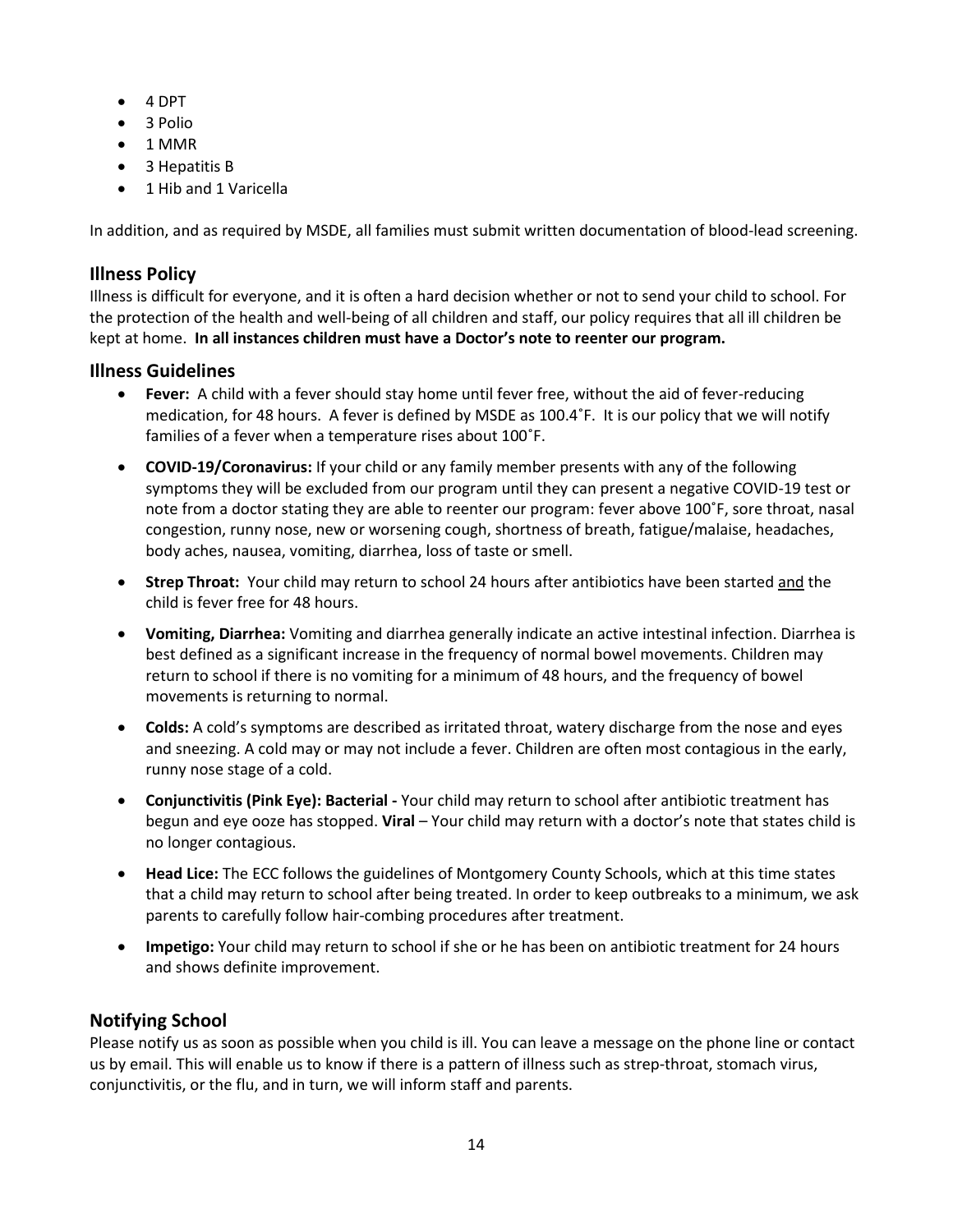# <span id="page-20-0"></span>**Medication**

Maryland licensing regulations stipulate the following requirements:

- **Prescription Medications:** A parent must administer the first dose of any medication at least 2 hours before bringing the child to school. All medication that needs to be administered to your child at TEECC requires an accompanying note from the prescribing doctor. The note can be made on the prescription pad or a simple handwritten one with the signature and date of visit clearly visible. The medication must be in its original prescription bottle and must be accompanied by the appropriate measurement spoon.
- **Over the County and Homeopathic Remedies**: Can only be administered to your child with a note from your child's doctor.
- **Allergies:** If you child has allergies, we must be informed of treatment protocol with your child's history, symptoms, and reactions. These will be posted in the classroom and kept in the student folder.
- **Epi Pens:** If an Epi Pen is used, we must have a note from the doctor and specific directions. Epi Pens will be kept in the classroom emergency bag. We also suggest that you have a second one to keep in the Director's office as back up. Epi Pens must be in the original box from the pharmacy.
- **Sunscreen and Insect Repellent:** may be applied at school with signed permission from parents. Ingredients vary from brand to brand, and we ask that you have a trial at home before sending it in.
- **Cream or Medication for Diaper Rash:** we can apply these if they are used on a daily basis with signed permission from parents.

**Please do not leave any medication, skin cream or sunscreen in your child's backpack.**

# <span id="page-20-1"></span>**SECURITY, SAFETY AND BUILDING PROCEDURES**

# <span id="page-20-2"></span>**Security**

The Temple Emanuel community takes security concerns seriously and, as necessary, plans are reevaluated when specific concerns arise. We will keep parents up to date when specific situations arise. The emergency procedure plan is evaluated and administered by the Temple Emanuel Board and its Security Committee.

Children and staff enter TEECC through the doorway that faces the side parking lot. The ECC doors are locked at all times but can be exited in case of emergency.

For security reasons, we ask that only adults use the keypad to enter the building. Please do not give the code to your children or allow them to enter the numbers into the keypad.

For those who need, we have handicap access to and from the building. Please only use the handicap buttons if you need them. We talk to children about the purpose of the handicap access and appreciate that you reinforce that.

# <span id="page-20-3"></span>**Evacuations**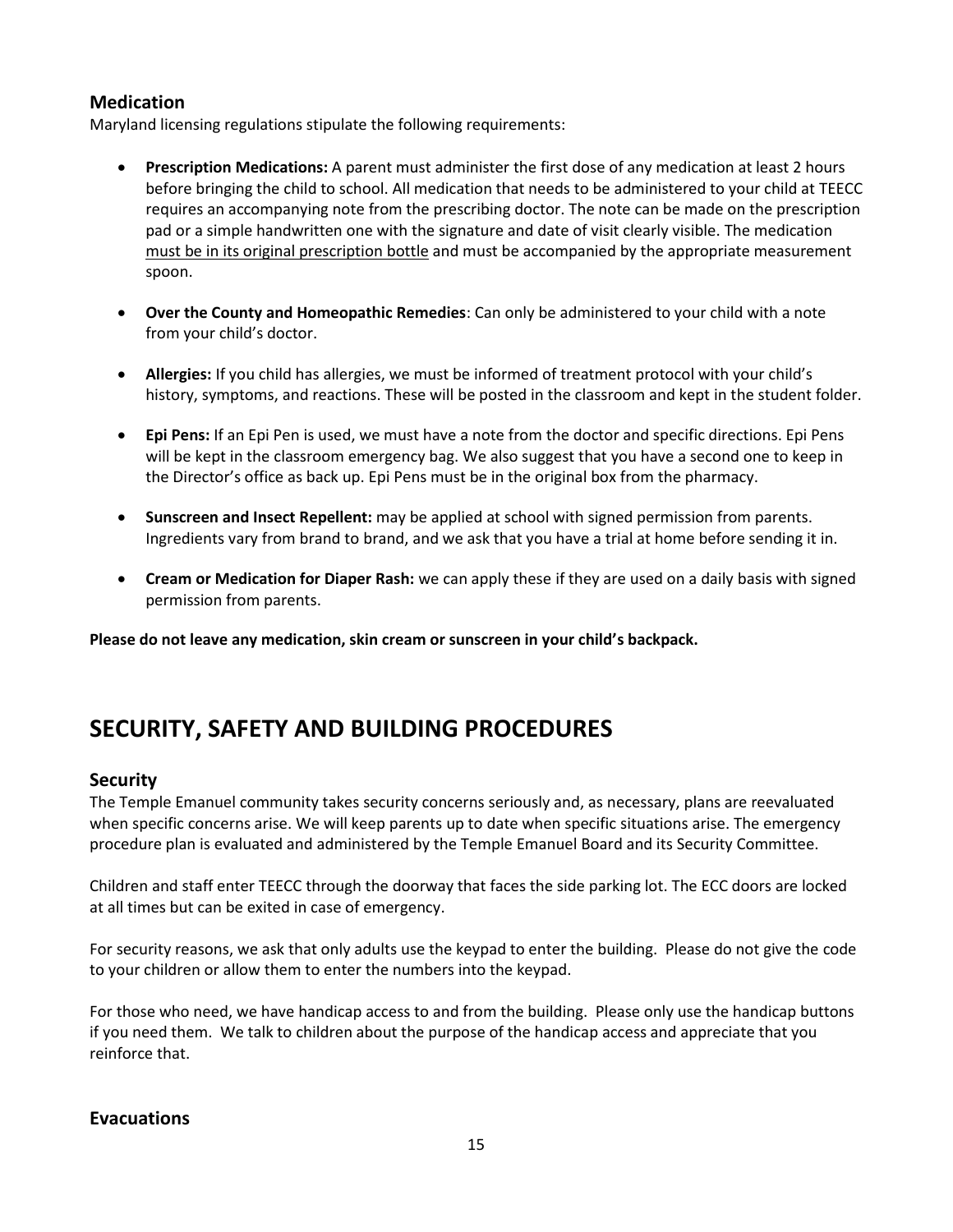In the event of an emergency that requires that we evacuate, we will exit the building through the doors closest to the classroom. There are three emergency exits on the ECC level. These are the doors adjacent to the parking lot, at the end of the hallway and indoor play area. The TEECC gathering place is on the side of the building at Dresden Avenue.

In the event TEECC needs to evacuate the building children and teachers will conduct themselves as if it were a fire alarm. Teachers have been given previous instruction of the different fire routes and fire-drills are held monthly. In the case that children and staff cannot return to the building they will be brought next door to the Warner Presbyterian Memorial Church.

Teachers carry copies of your child's emergency information form in the classroom emergency bag. This bag remains with the teacher at all times when children are out of the building.

In the event that we need to "shelter in place" emergency supplies will be stored in an accessible area. We have both fire and emergency drills throughout the year.

# <span id="page-21-0"></span>**Parking**

Families may use the designated spaces in the lot adjacent to the TEECC. Handicapped parking spots are available only to vehicles with a state-issued permit. We have a busy parking lot, and it is important to exercise caution when you are both in your car and walking through the lot. Please follow the directions indicated when entering and leaving the parking lot.

Please do not park right in front of the entrance doors. This area needs to be kept clear for emergencies.

## <span id="page-21-1"></span>**Snow Policy**

There may be winter weather conditions that force us to close for safety reasons. Our decisions are always based on the safety of our children, parents, and staff. Our policy regarding closing is determined by a number of factors:

- If the Federal Government is closed due to inclement weather conditions, the ECC will be closed.
- TEECC will check the decisions of MCPS Childcare Centers and Montgomery County Administrative Offices and may use that as a guideline for closing.
- The decision to close TEECC may also be based on safety conditions of the areas surrounding Temple Emanuel. If road conditions are hazardous, we will close TEECC. A decision will be made by 7:00 am and parents will be informed through a recorded telephone "Voice Shot" message. In addition, a message will be posted in Remini and on the Temple Emanuel ECC Facebook page.
- At times we may have a delayed opening. Most often this will be at 9:30am. If it is a different time, we will announce it through a recorded telephone "Voice Shot" message. In addition, a message will be posted in Remini and on the Temple Emanuel ECC Facebook page.
- If we begin to experience inclement weather during the day, we will endeavor to remain open. Should we determine that it is necessary to close, we will notify parents and you will have a two-hour window in which to arrive at school. It is important for you to arrange to pick up your child as soon as possible, as chances are weather conditions will continue to deteriorate.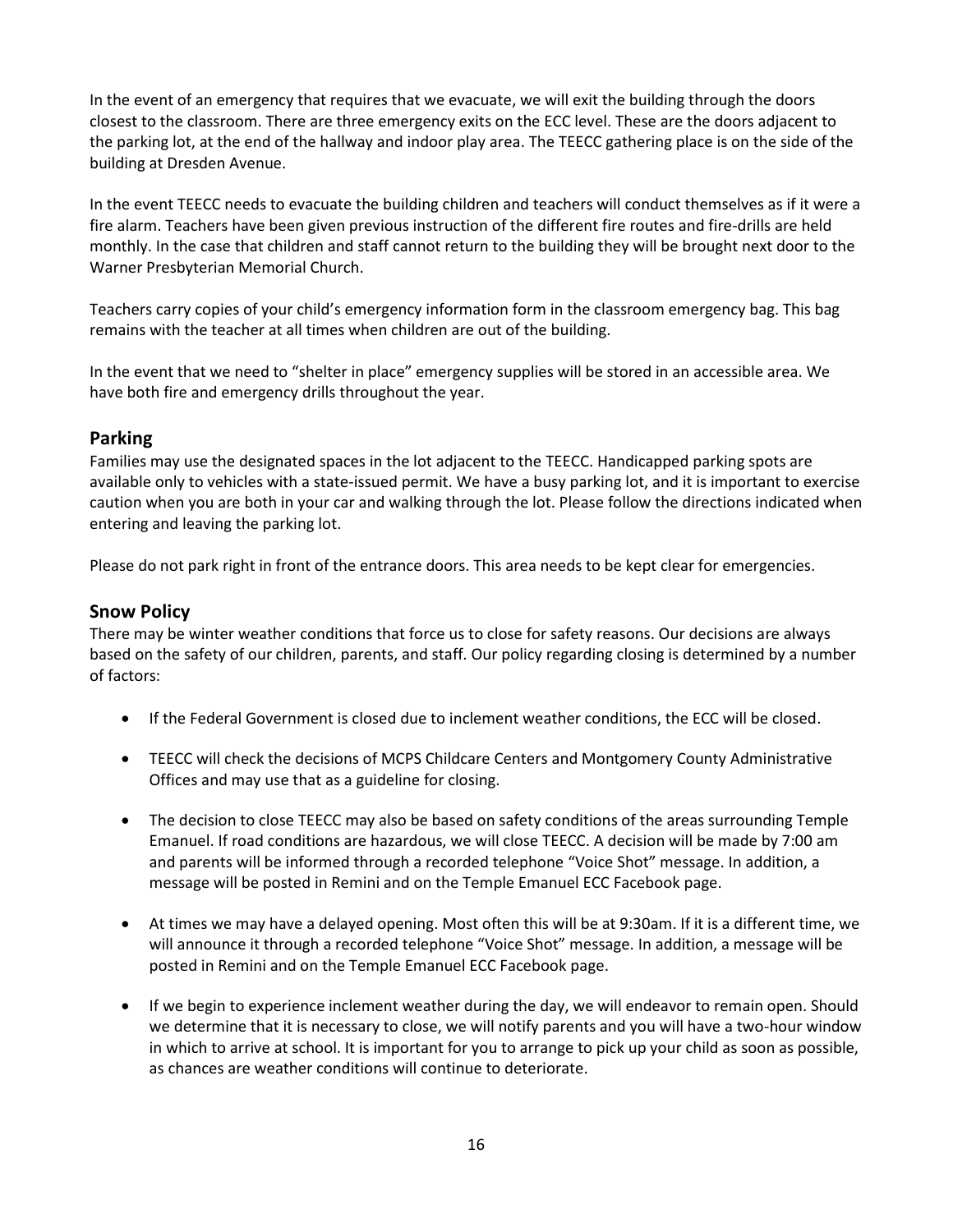These policies also pertain to other emergency conditions such as hurricanes, power outages or problems with the building facility.